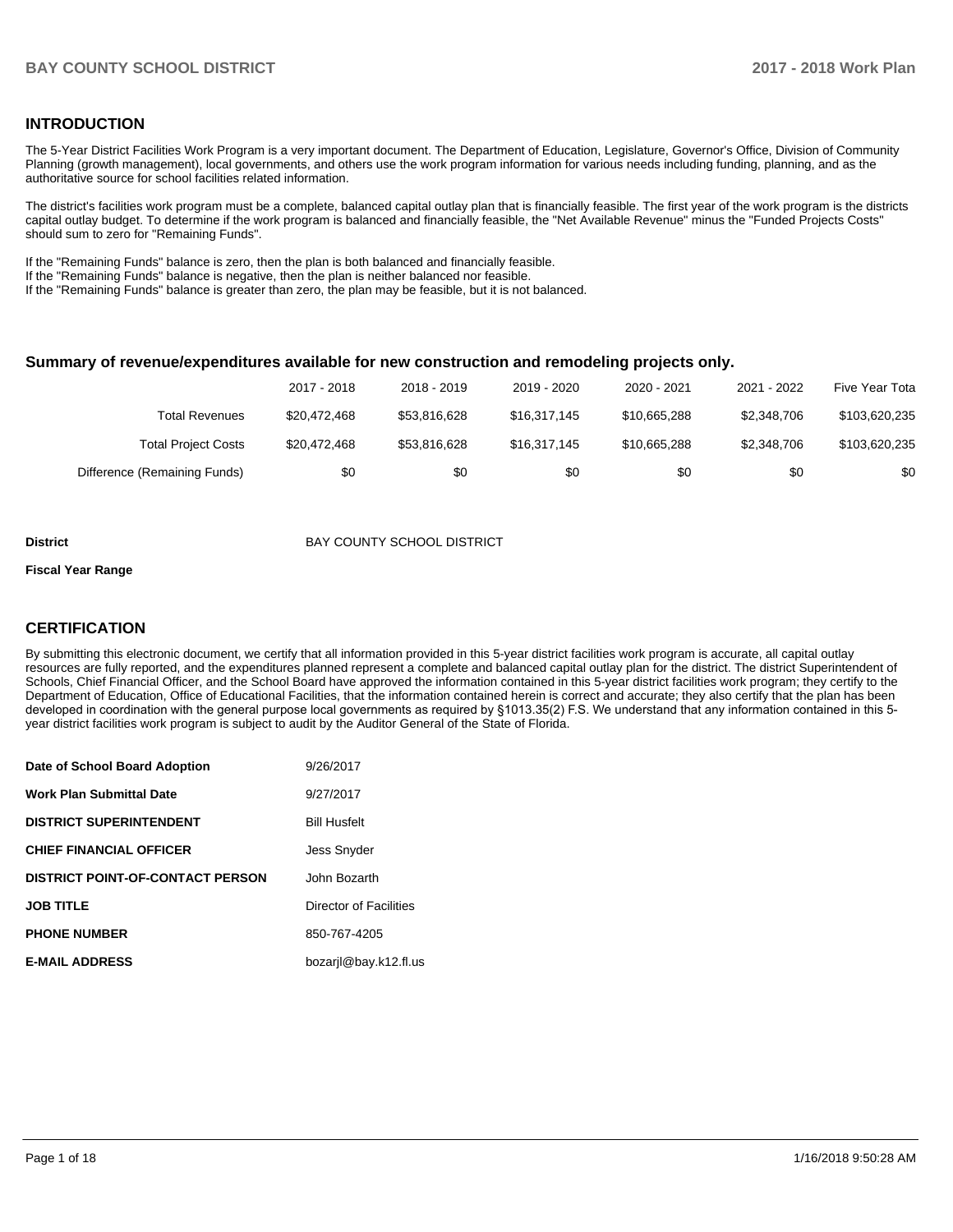# **Expenditures**

### **Expenditure for Maintenance, Repair and Renovation from 1.50-Mills and PECO**

Annually, prior to the adoption of the district school budget, each school board must prepare a tentative district facilities work program that includes a schedule of major repair and renovation projects necessary to maintain the educational and ancillary facilities of the district.

|                                                                                                                                                                                                                                                                                                                                                                                                                                                                                                                                                                                                                                                                                                                                                                                                                                                                                                                                                                                                                                                                       | Item                                          | 2017 - 2018<br><b>Actual Budget</b> | 2018 - 2019<br>Projected | 2019 - 2020<br>Projected | 2020 - 2021<br>Projected | 2021 - 2022<br>Projected | <b>Total</b> |  |  |  |  |  |
|-----------------------------------------------------------------------------------------------------------------------------------------------------------------------------------------------------------------------------------------------------------------------------------------------------------------------------------------------------------------------------------------------------------------------------------------------------------------------------------------------------------------------------------------------------------------------------------------------------------------------------------------------------------------------------------------------------------------------------------------------------------------------------------------------------------------------------------------------------------------------------------------------------------------------------------------------------------------------------------------------------------------------------------------------------------------------|-----------------------------------------------|-------------------------------------|--------------------------|--------------------------|--------------------------|--------------------------|--------------|--|--|--|--|--|
| Fire Alarm                                                                                                                                                                                                                                                                                                                                                                                                                                                                                                                                                                                                                                                                                                                                                                                                                                                                                                                                                                                                                                                            |                                               | \$0                                 | \$0                      | \$0                      | \$0                      | \$0                      | \$0          |  |  |  |  |  |
|                                                                                                                                                                                                                                                                                                                                                                                                                                                                                                                                                                                                                                                                                                                                                                                                                                                                                                                                                                                                                                                                       | Locations: No Locations for this expenditure. |                                     |                          |                          |                          |                          |              |  |  |  |  |  |
| Telephone/Intercom System                                                                                                                                                                                                                                                                                                                                                                                                                                                                                                                                                                                                                                                                                                                                                                                                                                                                                                                                                                                                                                             |                                               | \$0                                 | \$0                      | \$0                      | \$0                      | \$0                      | \$0          |  |  |  |  |  |
|                                                                                                                                                                                                                                                                                                                                                                                                                                                                                                                                                                                                                                                                                                                                                                                                                                                                                                                                                                                                                                                                       | Locations: No Locations for this expenditure. |                                     |                          |                          |                          |                          |              |  |  |  |  |  |
| <b>Closed Circuit Television</b>                                                                                                                                                                                                                                                                                                                                                                                                                                                                                                                                                                                                                                                                                                                                                                                                                                                                                                                                                                                                                                      |                                               | \$0                                 | \$0                      | \$0                      | \$0                      | \$0                      | \$0          |  |  |  |  |  |
|                                                                                                                                                                                                                                                                                                                                                                                                                                                                                                                                                                                                                                                                                                                                                                                                                                                                                                                                                                                                                                                                       | Locations: No Locations for this expenditure. |                                     |                          |                          |                          |                          |              |  |  |  |  |  |
| Paint                                                                                                                                                                                                                                                                                                                                                                                                                                                                                                                                                                                                                                                                                                                                                                                                                                                                                                                                                                                                                                                                 |                                               | \$0                                 | \$0                      | \$0                      | \$0                      | \$0                      | \$0          |  |  |  |  |  |
|                                                                                                                                                                                                                                                                                                                                                                                                                                                                                                                                                                                                                                                                                                                                                                                                                                                                                                                                                                                                                                                                       | Locations: No Locations for this expenditure. |                                     |                          |                          |                          |                          |              |  |  |  |  |  |
| Maintenance/Repair                                                                                                                                                                                                                                                                                                                                                                                                                                                                                                                                                                                                                                                                                                                                                                                                                                                                                                                                                                                                                                                    |                                               | \$519,157                           | \$519,157                | \$519,157                | \$519,157                | \$519,157                | \$2,595,785  |  |  |  |  |  |
| Locations: A CRAWFORD MOSLEY SENIOR HIGH, ARNOLD SENIOR HIGH, BAY SENIOR HIGH, BOZEMAN LEARNING CENTER, BREAKFAST<br>POINT SCHOOL, C C WASHINGTON ACADEMY, CALLAWAY ELEMENTARY, CEDAR GROVE ELEMENTARY, DEER POINT ELEMENTARY<br>SCHOOL, EMERALD BAY ACADEMY, EVERITT MIDDLE, HILAND PARK ELEMENTARY, HUTCHISON BEACH ELEMENTARY, JINKS<br>MIDDLE, LUCILLE MOORE ELEMENTARY, LYNN HAVEN ELEMENTARY, MAINTENANCE, MARGARET K LEWIS SCHOOL, MARGARET K.<br>LEWIS SCHOOL IN MILLVILLE , MERRIAM CHERRY STREET ELEMENTARY, MERRITT BROWN MIDDLE, MOWAT MIDDLE, NELSON<br>ADMINISTRATIVE BUILDING, NEW HORIZONS CENTER (OLD), New Horizons Learning Center (New), NORTHSIDE ELEMENTARY,<br>OAKLAND TERRACE ELEMENTARY, PARKER ELEMENTARY, PATRONIS ELEMENTARY, PATTERSON ELEMENTARY, ROSENWALD<br>HIGH, RUTHERFORD SENIOR HIGH, SAINT ANDREW SCHOOL, SMITH ELEMENTARY, SOUTHPORT ELEMENTARY, SPRINGFIELD<br>ELEMENTARY, SURFSIDE MIDDLE, TOM P HANEY VOCATIONAL-TECHNICAL CENTER, TRANSPORTATION, TYNDALL ELEMENTARY,<br>WALLER ELEMENTARY, WAREHOUSE, WEST BAY ELEMENTARY |                                               |                                     |                          |                          |                          |                          |              |  |  |  |  |  |
| <b>HVAC</b>                                                                                                                                                                                                                                                                                                                                                                                                                                                                                                                                                                                                                                                                                                                                                                                                                                                                                                                                                                                                                                                           |                                               | \$0                                 | \$0                      | \$0                      | \$0                      | \$0                      | \$0          |  |  |  |  |  |
|                                                                                                                                                                                                                                                                                                                                                                                                                                                                                                                                                                                                                                                                                                                                                                                                                                                                                                                                                                                                                                                                       | Locations: No Locations for this expenditure. |                                     |                          |                          |                          |                          |              |  |  |  |  |  |
| Flooring                                                                                                                                                                                                                                                                                                                                                                                                                                                                                                                                                                                                                                                                                                                                                                                                                                                                                                                                                                                                                                                              |                                               | \$0                                 | \$0                      | \$0                      | \$0                      | \$0                      | \$0          |  |  |  |  |  |
| Locations:                                                                                                                                                                                                                                                                                                                                                                                                                                                                                                                                                                                                                                                                                                                                                                                                                                                                                                                                                                                                                                                            | No Locations for this expenditure.            |                                     |                          |                          |                          |                          |              |  |  |  |  |  |
| Roofing                                                                                                                                                                                                                                                                                                                                                                                                                                                                                                                                                                                                                                                                                                                                                                                                                                                                                                                                                                                                                                                               |                                               | \$0                                 | \$0                      | \$0                      | \$0                      | \$0                      | \$0          |  |  |  |  |  |
|                                                                                                                                                                                                                                                                                                                                                                                                                                                                                                                                                                                                                                                                                                                                                                                                                                                                                                                                                                                                                                                                       | Locations: No Locations for this expenditure. |                                     |                          |                          |                          |                          |              |  |  |  |  |  |
| Safety to Life                                                                                                                                                                                                                                                                                                                                                                                                                                                                                                                                                                                                                                                                                                                                                                                                                                                                                                                                                                                                                                                        |                                               | \$0                                 | \$0                      | \$0                      | \$0                      | \$0                      | \$0          |  |  |  |  |  |
|                                                                                                                                                                                                                                                                                                                                                                                                                                                                                                                                                                                                                                                                                                                                                                                                                                                                                                                                                                                                                                                                       | Locations: No Locations for this expenditure. |                                     |                          |                          |                          |                          |              |  |  |  |  |  |
| Fencing                                                                                                                                                                                                                                                                                                                                                                                                                                                                                                                                                                                                                                                                                                                                                                                                                                                                                                                                                                                                                                                               |                                               | \$0                                 | \$0                      | \$0                      | \$0                      | \$0                      | \$0          |  |  |  |  |  |
|                                                                                                                                                                                                                                                                                                                                                                                                                                                                                                                                                                                                                                                                                                                                                                                                                                                                                                                                                                                                                                                                       | Locations: No Locations for this expenditure. |                                     |                          |                          |                          |                          |              |  |  |  |  |  |
| Parking                                                                                                                                                                                                                                                                                                                                                                                                                                                                                                                                                                                                                                                                                                                                                                                                                                                                                                                                                                                                                                                               |                                               | \$0                                 | \$0                      | \$0                      | \$0                      | \$0                      | \$0          |  |  |  |  |  |
| Locations:                                                                                                                                                                                                                                                                                                                                                                                                                                                                                                                                                                                                                                                                                                                                                                                                                                                                                                                                                                                                                                                            | No Locations for this expenditure.            |                                     |                          |                          |                          |                          |              |  |  |  |  |  |
| Electrical                                                                                                                                                                                                                                                                                                                                                                                                                                                                                                                                                                                                                                                                                                                                                                                                                                                                                                                                                                                                                                                            |                                               | \$0                                 | \$0                      | \$0                      | \$0                      | \$0                      | \$0          |  |  |  |  |  |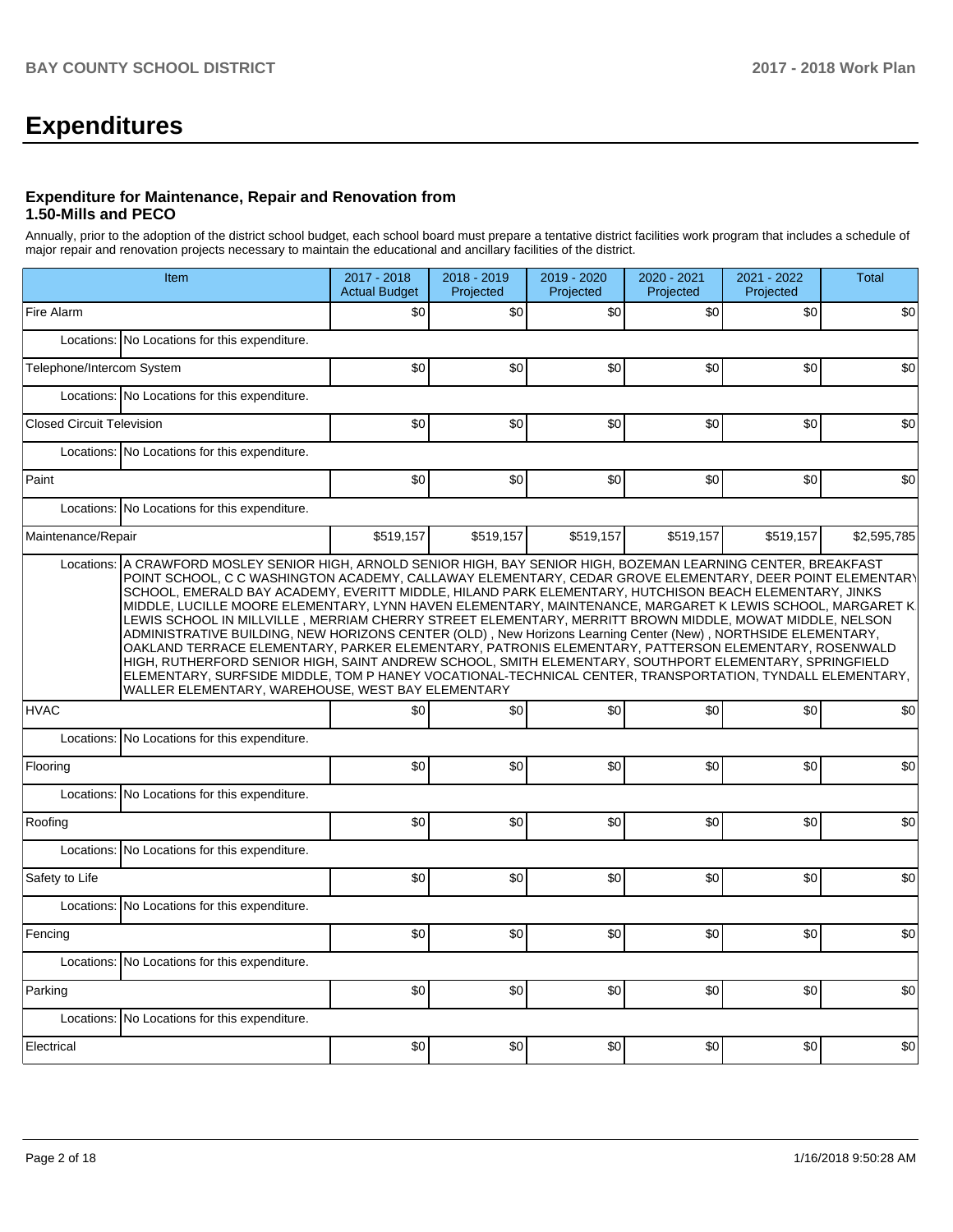| Locations: No Locations for this expenditure. |           |           |           |           |           |             |
|-----------------------------------------------|-----------|-----------|-----------|-----------|-----------|-------------|
| Sub Total:                                    | \$519,157 | \$519,157 | \$519,157 | \$519,157 | \$519,157 | \$2,595,785 |

| <b>IPECO Maintenance Expenditures</b> | \$519,157 | \$519,157 | \$519,157 | \$519,157        | \$519,157 | \$2,595,785 |
|---------------------------------------|-----------|-----------|-----------|------------------|-----------|-------------|
| 1.50 Mill Sub Total:İ                 | \$0       | \$0       | \$0       | \$0 <sub>1</sub> | ΦO<br>υU  | \$0         |

No items have been specified.

| \$519.157<br>Total:<br>\$519,157<br>\$519,157<br>\$519,157<br>\$519,157<br>. |  |  |  |             |
|------------------------------------------------------------------------------|--|--|--|-------------|
|                                                                              |  |  |  | \$2.595.785 |

# **Local 1.50 Mill Expenditure For Maintenance, Repair and Renovation**

Anticipated expenditures expected from local funding sources over the years covered by the current work plan.

| Item                                                         | 2017 - 2018<br><b>Actual Budget</b> | 2018 - 2019<br>Projected | 2019 - 2020<br>Projected | 2020 - 2021<br>Projected | 2021 - 2022<br>Projected | <b>Total</b> |
|--------------------------------------------------------------|-------------------------------------|--------------------------|--------------------------|--------------------------|--------------------------|--------------|
| Remaining Maint and Repair from 1.5 Mills                    | \$0                                 | \$0                      | \$0                      | \$0                      | \$0                      | \$0          |
| Maintenance/Repair Salaries                                  | \$0                                 | \$0                      | \$0                      | \$0                      | \$0                      | \$0          |
| <b>School Bus Purchases</b>                                  | \$737,233                           | \$1,200,000              | \$1,200,000              | \$1,200,000              | \$1,200,000              | \$5,537,233  |
| <b>Other Vehicle Purchases</b>                               | \$0                                 | \$0                      | \$0                      | \$0                      | \$0                      | \$0          |
| <b>Capital Outlay Equipment</b>                              | \$0                                 | \$0                      | \$0                      | \$0                      | \$0                      | \$0          |
| Rent/Lease Payments                                          | \$0                                 | \$0                      | \$0                      | \$0                      | \$0                      | \$0          |
| <b>COP Debt Service</b>                                      | \$7,573,040                         | \$7,573,040              | \$7,573,040              | \$7,573,040              | \$7,573,040              | \$37,865,200 |
| Rent/Lease Relocatables                                      | \$0                                 | \$0                      | \$0                      | \$0                      | \$0                      | \$0          |
| <b>Environmental Problems</b>                                | \$0                                 | \$0                      | \$0                      | \$0                      | \$0                      | \$0          |
| s.1011.14 Debt Service                                       | \$0                                 | \$0                      | \$0                      | \$0                      | \$0                      | \$0          |
| Special Facilities Construction Account                      | \$0                                 | \$0                      | \$0                      | \$0                      | \$0                      | \$0          |
| Premiums for Property Casualty Insurance - 1011.71<br>(4a,b) | \$1,109,334                         | \$1,109,334              | \$1,109,334              | \$1,109,334              | \$1,109,334              | \$5,546,670  |
| Qualified School Construction Bonds (QSCB)                   | \$0                                 | \$0                      | \$0                      | \$0                      | \$0                      | \$0          |
| Qualified Zone Academy Bonds (QZAB)                          | \$0                                 | \$0                      | \$0                      | \$0                      | \$0                      | \$0          |
| <b>Transfer to MIS</b>                                       | \$300,000                           | \$300,000                | \$300,000                | \$300,000                | \$300,000                | \$1,500,000  |
| <b>Transfer to Maintenance Department</b>                    | \$649,843                           | \$649,843                | \$649,843                | \$649,843                | \$649,843                | \$3,249,215  |
| Technology - MIS                                             | \$500,000                           | \$500,000                | \$500,000                | \$500,000                | \$500,000                | \$2,500,000  |
| Roofing                                                      | \$1,200,000                         | \$1,200,000              | \$1,200,000              | \$1,200,000              | \$1,200,000              | \$6,000,000  |
| Preventative Maintenance                                     | \$5,000,000                         | \$2,400,807              | \$5,350,631              | \$5,566,570              | \$6,841,750              | \$25,159,758 |
| Small Maintenance/Repair Projects                            | \$262,989                           | \$1,000,000              | \$2,000,000              | \$3,000,000              | \$3,000,000              | \$9,262,989  |
| Safety & Security                                            | \$320,000                           | \$260,000                | \$260,000                | \$260,000                | \$260,000                | \$1,360,000  |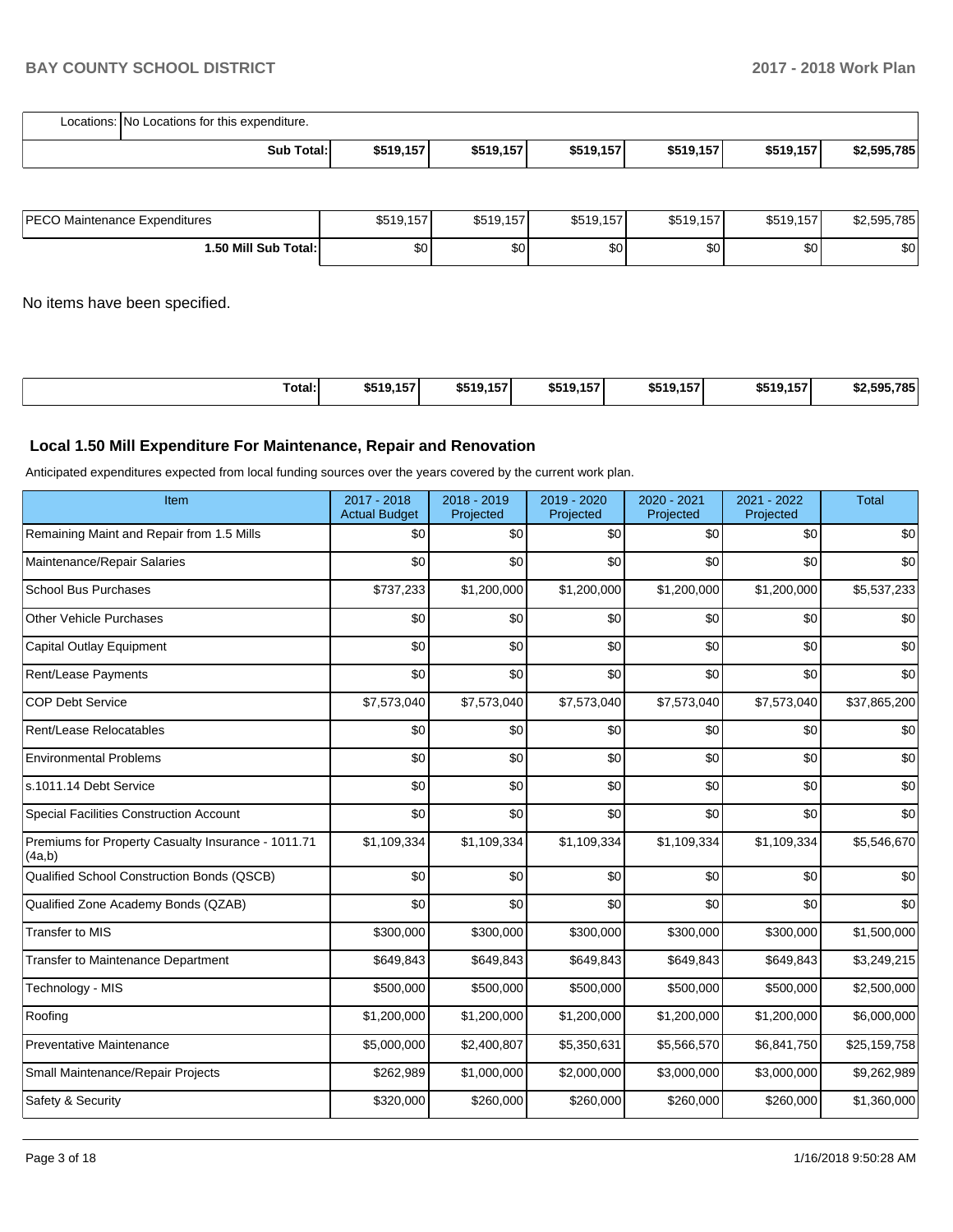| New Elementary School - Design Fee                     | \$1,200,000  | \$0          | \$0          | \$0          | \$0          | \$1,200,000   |
|--------------------------------------------------------|--------------|--------------|--------------|--------------|--------------|---------------|
| Transfer for Playgrounds (General Fund)                | \$150,000    | \$150,000    | \$150,000    | \$150,000    | \$150,000    | \$750,000     |
| Transfer for Extracurricular-Band/Choir (General Fund) | \$250,000    | \$250,000    | \$250,000    | \$250,000    | \$250,000    | \$1,250,000   |
| New Elementary School - Road                           | \$0          | \$2,700,000  | \$0          | \$0          | \$0          | \$2,700,000   |
| <b>Transfer to Charter Schools</b>                     | \$1,418,643  | \$1,418,643  | \$1,418,643  | \$1,418,643  | \$1,418,643  | \$7,093,215   |
| Local Expenditure Totals:                              | \$20,671,082 | \$20,711,667 | \$21,961,491 | \$23,177,430 | \$24,452,610 | \$110,974,280 |

# **Revenue**

## **1.50 Mill Revenue Source**

Schedule of Estimated Capital Outlay Revenue from each currently approved source which is estimated to be available for expenditures on the projects included in the tentative district facilities work program. All amounts are NET after considering carryover balances, interest earned, new COP's, 1011.14 and 1011.15 loans, etc. Districts cannot use 1.5-Mill funds for salaries except for those explicitly associated with maintenance/repair projects. (1011.71 (5), F.S.)

| Item                                                                                | Fund | $2017 - 2018$<br><b>Actual Value</b> | $2018 - 2019$<br>Projected | $2019 - 2020$<br>Projected | $2020 - 2021$<br>Projected | 2021 - 2022<br>Projected | Total            |
|-------------------------------------------------------------------------------------|------|--------------------------------------|----------------------------|----------------------------|----------------------------|--------------------------|------------------|
| (1) Non-exempt property<br>lassessed valuation                                      |      | \$16,691,764,799                     | \$17,978,877,777           | \$19,063,794,029           | \$20,119,296,831           | \$21,226,223,746         | \$95,079,957,182 |
| (2) The Millege projected for<br>discretionary capital outlay per<br>Is.1011.71     |      | 1.29                                 | 1.29                       | 1.29                       | 1.29                       | 1.29                     |                  |
| $(3)$ Full value of the 1.50-Mill<br>discretionary capital outlay per<br>ls.1011.71 |      | \$28.042.165                         | \$30,204,515               | \$32,027,174               | \$33,800,419               | \$35,660,056             | \$159,734,329    |
| $(4)$ Value of the portion of the 1.50<br>-Mill ACTUALLY levied                     | 370  | \$20,671,082                         | \$22,265,042               | \$23,608,603               | \$24,915,737               | \$26,286,555             | \$117,747,019    |
| $(5)$ Difference of lines $(3)$ and $(4)$                                           |      | \$7,371,083                          | \$7,939,473                | \$8,418,571                | \$8,884,682                | \$9,373,501              | \$41,987,310     |

# **PECO Revenue Source**

The figure in the row designated "PECO Maintenance" will be subtracted from funds available for new construction because PECO maintenance dollars cannot be used for new construction.

| Item                                 | Fund         | $2017 - 2018$<br><b>Actual Budget</b> | $2018 - 2019$<br>Projected | $2019 - 2020$<br>Projected | $2020 - 2021$<br>Projected | 2021 - 2022<br>Projected | Total       |
|--------------------------------------|--------------|---------------------------------------|----------------------------|----------------------------|----------------------------|--------------------------|-------------|
| <b>PECO New Construction</b>         | 340 <b>I</b> | \$0                                   | \$0 <sub>1</sub>           | \$56.780                   | \$201.048                  | \$252,020                | \$509,848   |
| <b>PECO Maintenance Expenditures</b> |              | \$519.157                             | \$519.157                  | \$519.157                  | \$519.157                  | \$519.157                | \$2,595,785 |
|                                      |              | \$519,157                             | \$519.157                  | \$575,937                  | \$720,205                  | \$771,177                | \$3,105,633 |

# **CO & DS Revenue Source**

Revenue from Capital Outlay and Debt Service funds.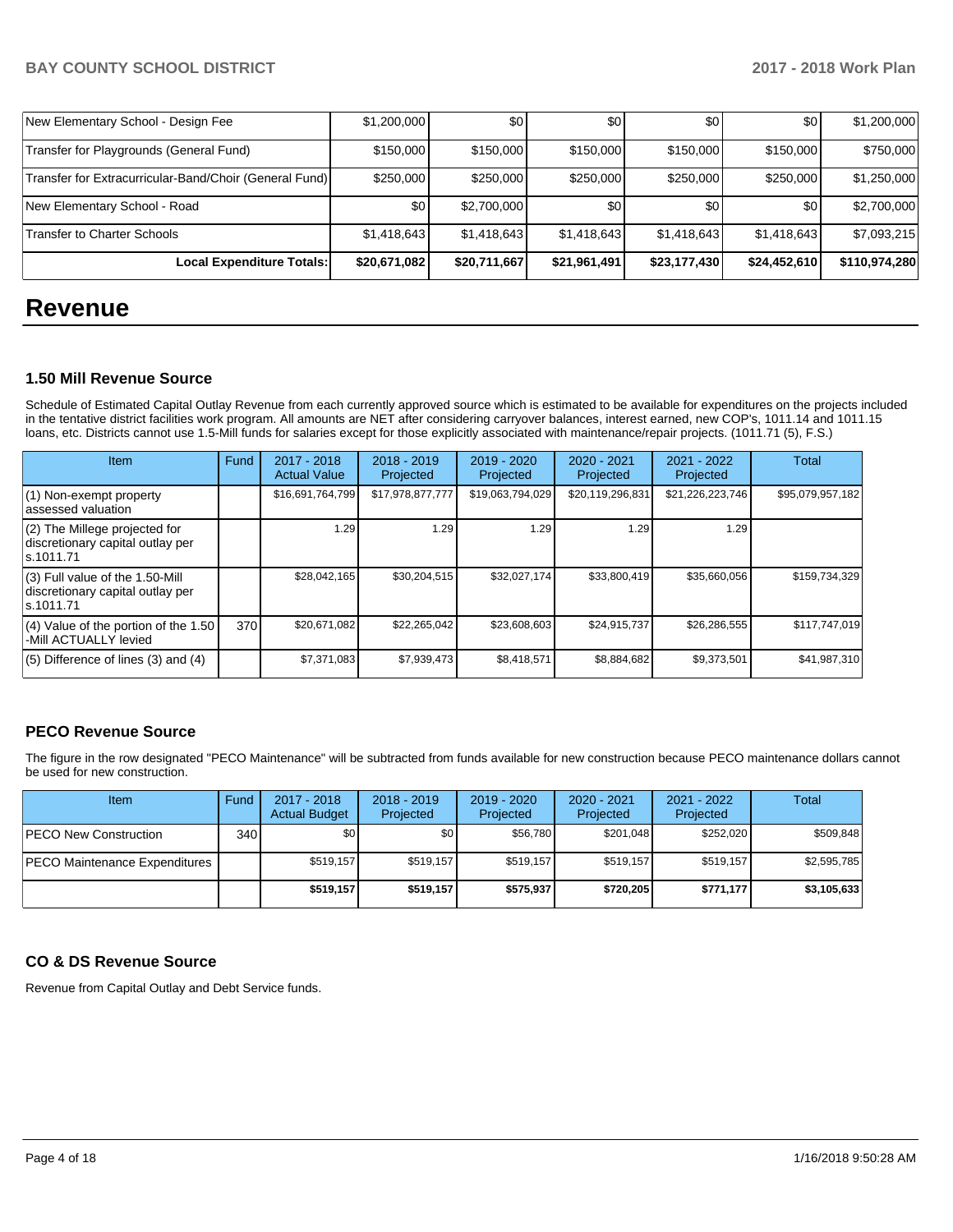| <b>Item</b>                               | Fund | $2017 - 2018$<br><b>Actual Budget</b> | $2018 - 2019$<br>Projected | $2019 - 2020$<br>Projected | $2020 - 2021$<br>Projected | 2021 - 2022<br>Projected | <b>Total</b> |
|-------------------------------------------|------|---------------------------------------|----------------------------|----------------------------|----------------------------|--------------------------|--------------|
| ICO & DS Cash Flow-through<br>Distributed | 360  | \$253.878                             | \$253,878                  | \$253.878                  | \$253.878                  | \$253.878                | \$1,269,390  |
| ICO & DS Interest on<br>Undistributed CO  | 360  | \$8.863                               | \$8,863                    | \$8,863                    | \$8.863                    | \$8.863                  | \$44,315     |
|                                           |      | \$262,741                             | \$262,741                  | \$262.741                  | \$262,741                  | \$262.741                | \$1,313,705  |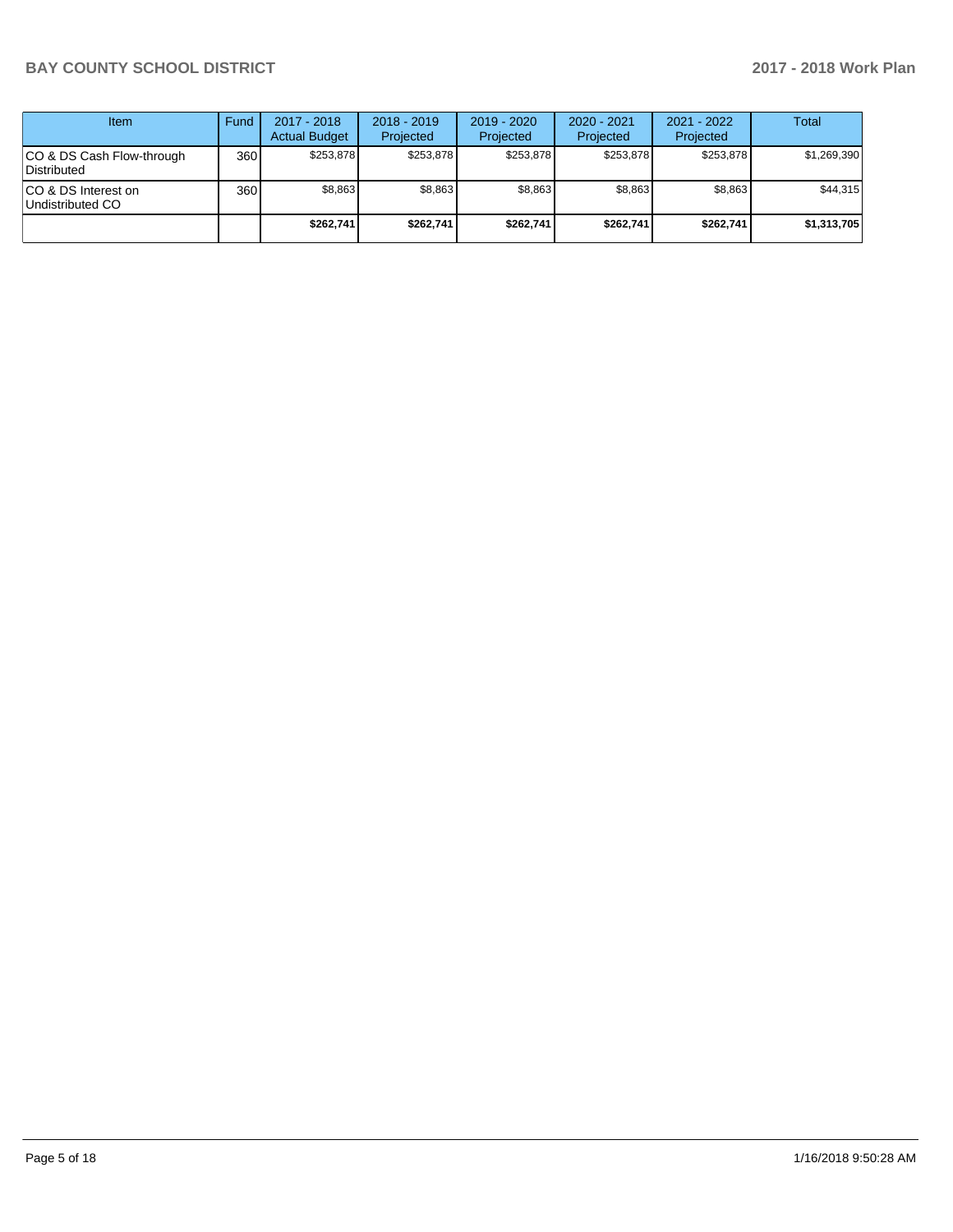### **Fair Share Revenue Source**

Nothing reported for this section. All legally binding commitments for proportionate fair-share mitigation for impacts on public school facilities must be included in the 5-year district work program.

### **Sales Surtax Referendum**

Specific information about any referendum for a 1-cent or 1/2-cent surtax referendum during the previous year.

**Did the school district hold a surtax referendum during the past fiscal year 2016 - 2017?**

No

### **Additional Revenue Source**

Any additional revenue sources

| Item                                                                                                                      | 2017 - 2018<br><b>Actual Value</b> | 2018 - 2019<br>Projected | 2019 - 2020<br>Projected | 2020 - 2021<br>Projected | 2021 - 2022<br>Projected | <b>Total</b>   |
|---------------------------------------------------------------------------------------------------------------------------|------------------------------------|--------------------------|--------------------------|--------------------------|--------------------------|----------------|
| Proceeds from Certificates of<br>Participation (COP's) Sale                                                               | \$0                                | \$35,000,000             | \$0                      | \$0                      | \$0                      | \$35,000,000   |
| Classrooms First Bond proceeds amount<br>authorized in FY 1997-98                                                         | \$0                                | \$0                      | \$0                      | \$0                      | \$0                      | \$0            |
| Classrooms for Kids                                                                                                       | \$0                                | \$0                      | \$0                      | \$0                      | \$0                      | \$0            |
| <b>District Equity Recognition</b>                                                                                        | \$0                                | \$0                      | \$0                      | \$0                      | \$0                      | \$0            |
| <b>Federal Grants</b>                                                                                                     | \$0                                | \$0                      | \$0                      | \$0                      | \$0                      | \$0            |
| Proportionate share mitigation (actual<br>cash revenue only, not in kind donations)                                       | \$0                                | \$0                      | \$0                      | \$0                      | \$0                      | \$0            |
| Impact fees received                                                                                                      | \$0                                | \$0                      | \$0                      | \$0                      | \$0                      | \$0            |
| Private donations                                                                                                         | \$2,544,639                        | \$2,650,000              | \$0                      | \$0                      | \$0                      | \$5,194,639    |
| Grants from local governments or not-for-<br>profit organizations                                                         | \$0                                | \$0                      | \$0                      | \$0                      | \$0                      | \$0            |
| Interest, Including Profit On Investment                                                                                  | \$0                                | \$0                      | \$0                      | \$0                      | \$0                      | \$0            |
| Revenue from Bonds pledging proceeds<br>from 1 cent or 1/2 cent Sales Surtax                                              | \$0                                | \$0                      | \$0                      | \$0                      | \$0                      | \$0            |
| <b>Total Fund Balance Carried Forward</b>                                                                                 | \$18,864,509                       | \$0                      | \$0                      | \$0                      | \$0                      | \$18,864,509   |
| General Capital Outlay Obligated Fund<br><b>Balance Carried Forward From Total</b><br><b>Fund Balance Carried Forward</b> | (\$15,549,933)                     | \$0                      | \$0                      | \$0                      | \$0                      | (\$15,549,933) |
| <b>Special Facilities Construction Account</b>                                                                            | \$0                                | \$0                      | \$0                      | \$0                      | \$0                      | \$0            |
| One Cent - 1/2 Cent Sales Surtax Debt<br>Service From Total Fund Balance Carried<br>Forward                               | (\$5,149,488)                      | (\$5,149,488)            | (\$5,149,488)            | (\$1,286,808)            | \$0                      | (\$16,735,272) |
| Capital Outlay Projects Funds Balance<br>Carried Forward From Total Fund<br><b>Balance Carried Forward</b>                | \$0                                | \$0                      | \$0                      | \$0                      | \$0                      | \$0            |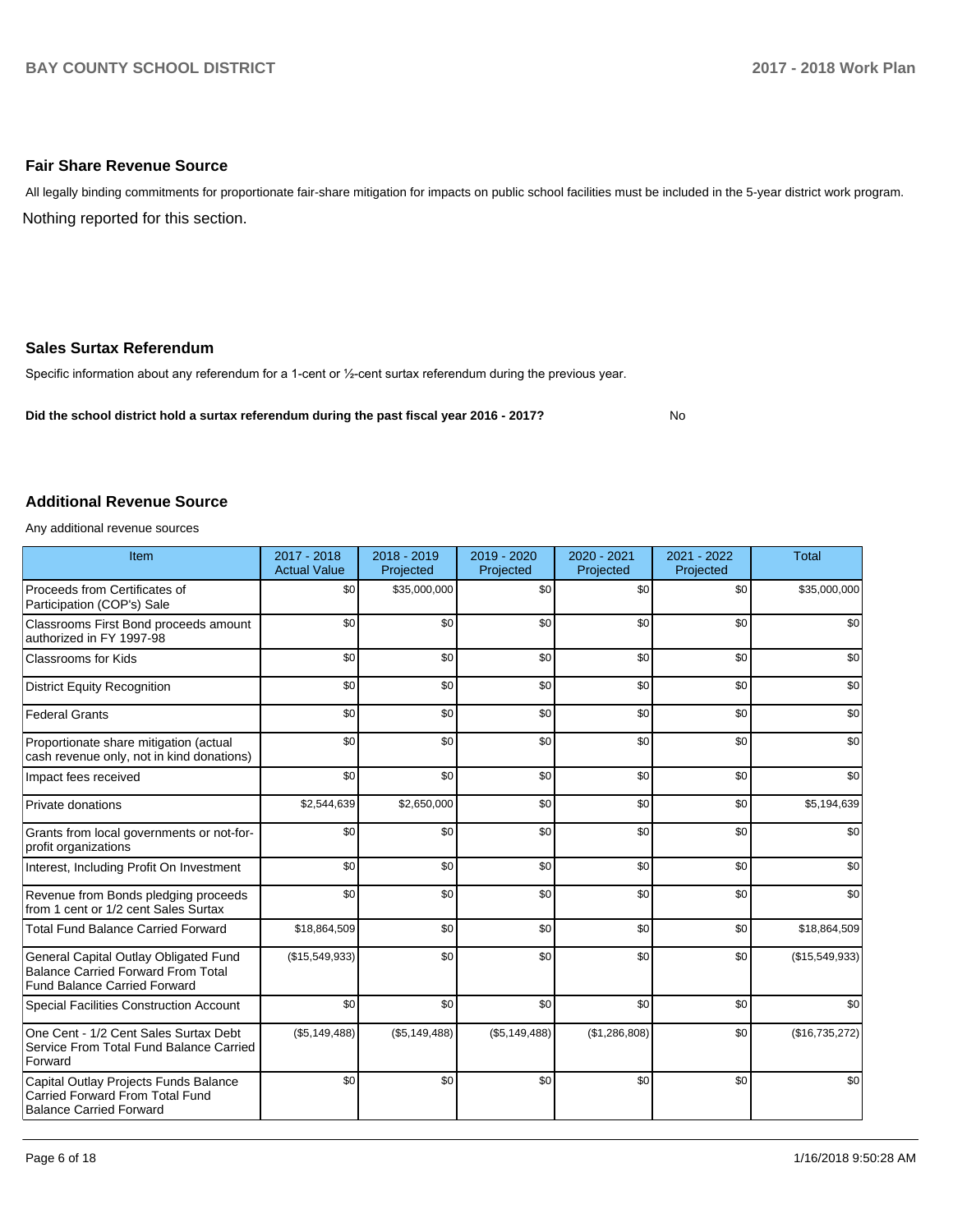| <b>Subtotal</b>                                                                                        | \$20,209,727 | \$52,000,512 | \$14,350,512 | \$8,463,192 | \$0 | \$95,023,943 |
|--------------------------------------------------------------------------------------------------------|--------------|--------------|--------------|-------------|-----|--------------|
| Proceeds from local governmental<br>Infrastructure sales surtax                                        | \$0          | \$0          | \$0          | \$0         | \$0 | \$0          |
| Proceeds from 1/2 cent sales surtax<br>authorized by school board                                      | \$19,500,000 | \$19,500,000 | \$19,500,000 | \$9,750,000 | \$0 | \$68,250,000 |
| Other Revenue for Other Capital Projects                                                               | \$0          | \$0          | \$0          | \$0         | \$0 | \$0          |
| Proceeds from Voted Capital<br>Improvements millage                                                    | \$0          | \$0          | \$0          | \$0         | \$0 | \$0          |
| Estimated Revenue from CO & DS Bond<br>Sale                                                            | \$0          | \$0          | \$0          | \$0         | \$0 | \$0          |
| Proceeds from Special Act Bonds                                                                        | \$0          | \$0          | \$0          | \$0         | \$0 | \$0          |
| District Bonds - Voted local bond<br>referendum proceeds per s.9, Art VII<br><b>State Constitution</b> | \$0          | \$0          | \$0          | \$0         | \$0 | \$0          |
| Proceeds from a s.1011.14/15 F.S. Loans                                                                | \$0          | \$0          | \$0          | \$0         | \$0 | \$0          |

# **Total Revenue Summary**

| <b>Item Name</b>                                              | 2017 - 2018<br>Budget | $2018 - 2019$<br>Projected | $2019 - 2020$<br>Projected | $2020 - 2021$<br>Projected | 2021 - 2022<br>Projected | <b>Five Year Total</b> |
|---------------------------------------------------------------|-----------------------|----------------------------|----------------------------|----------------------------|--------------------------|------------------------|
| Local 1.5 Mill Discretionary Capital Outlay<br><b>Revenue</b> | \$20.671.082          | \$22,265,042               | \$23,608,603               | \$24,915,737               | \$26,286,555             | \$117,747,019          |
| PECO and 1.5 Mill Maint and Other 1.5<br>Mill Expenditures    | (\$20,671,082)        | (S20.711.667)              | (\$21,961,491)             | (\$23,177,430)             | (S24, 452, 610)          | (S110, 974, 280)       |
| <b>IPECO Maintenance Revenue</b>                              | \$519,157             | \$519,157                  | \$519,157                  | \$519,157                  | \$519,157                | \$2,595,785            |
| Available 1.50 Mill for New<br>  Construction                 | \$0                   | \$1,553,375                | \$1,647,112                | \$1,738,307                | \$1,833,945              | \$6,772,739            |

| <b>Item Name</b>                     | $2017 - 2018$<br><b>Budget</b> | $2018 - 2019$<br>Projected | $2019 - 2020$<br>Projected | $2020 - 2021$<br>Projected | 2021 - 2022<br>Projected | <b>Five Year Total</b> |
|--------------------------------------|--------------------------------|----------------------------|----------------------------|----------------------------|--------------------------|------------------------|
| ICO & DS Revenue                     | \$262.741                      | \$262,741                  | \$262.741                  | \$262,741                  | \$262,741                | \$1,313,705            |
| <b>PECO New Construction Revenue</b> | \$0                            | \$0 <sub>1</sub>           | \$56,780                   | \$201,048                  | \$252,020                | \$509,848              |
| Other/Additional Revenue             | \$20,209,727                   | \$52,000,512               | \$14,350,512               | \$8,463,192                | \$0                      | \$95,023,943           |
| <b>Total Additional Revenuel</b>     | \$20,472,468                   | \$52,263,253               | \$14,670,033               | \$8,926,981                | \$514,761                | \$96,847,496           |
| <b>Total Available Revenue</b>       | \$20,472,468                   | \$53,816,628               | \$16,317,145               | \$10,665,288               | \$2,348,706              | \$103,620,235          |

# **Project Schedules**

# **Capacity Project Schedules**

A schedule of capital outlay projects necessary to ensure the availability of satisfactory classrooms for the projected student enrollment in K-12 programs.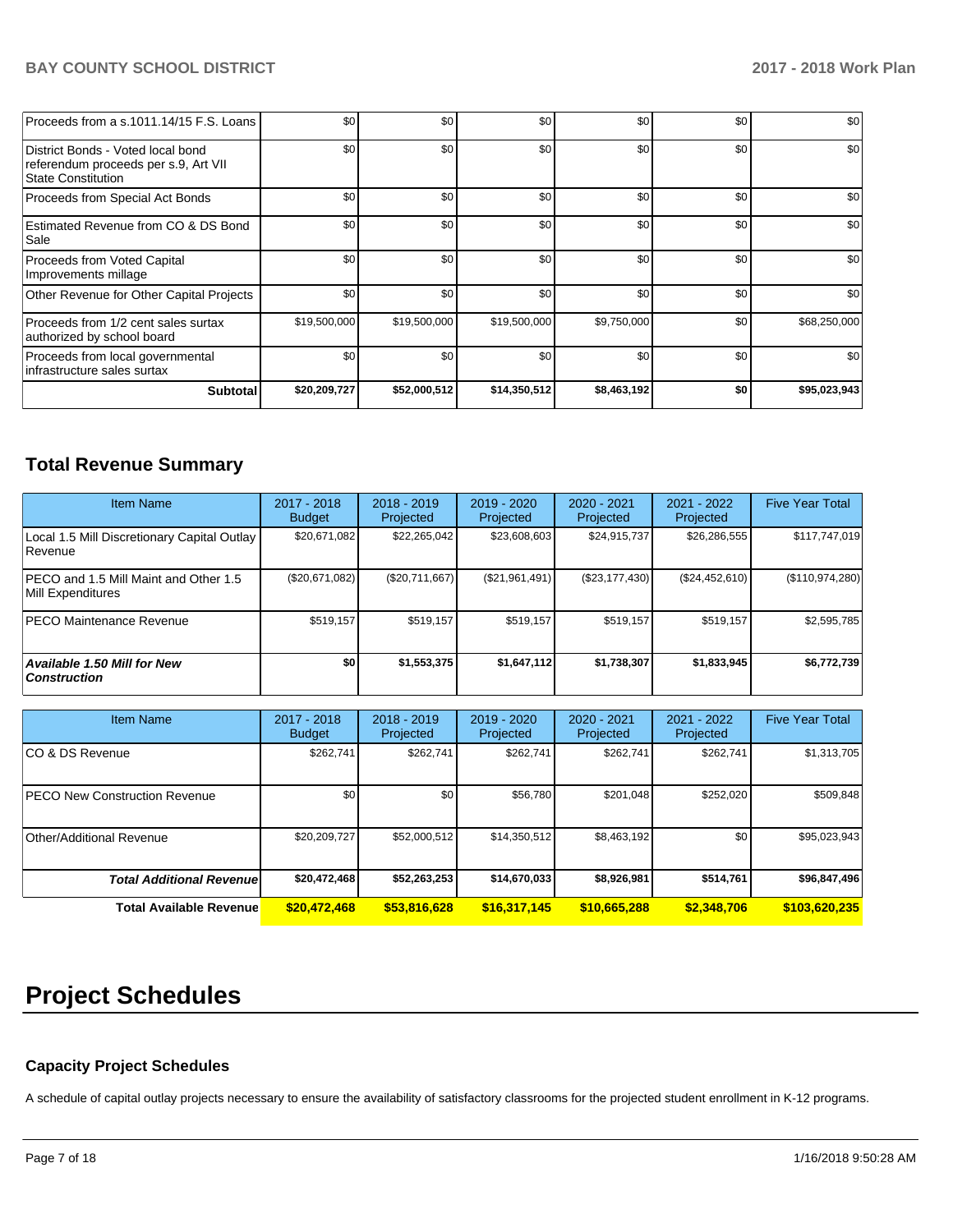| <b>Project Description</b>                           | Location                  |                          | 2017 - 2018 | $2018 - 2019$ | 2019 - 2020 | 2020 - 2021  | $2021 - 2022$ | <b>Total</b>     | Funded |
|------------------------------------------------------|---------------------------|--------------------------|-------------|---------------|-------------|--------------|---------------|------------------|--------|
| New K-5 Elementary<br>School on Panama<br>City Beach | Location not<br>specified | Planned<br>Cost:         | \$0         | \$35,000,000  | \$0         | \$0          | \$0           | \$35,000,000 Yes |        |
|                                                      |                           | <b>Student Stations:</b> |             | 801           | 0           |              |               | 801              |        |
|                                                      |                           | <b>Total Classrooms:</b> |             | 54            | 0           | 0            |               | 54               |        |
|                                                      |                           | Gross Sq Ft:             |             | 155,307       | 0           | 0            | 0             | 155,307          |        |
|                                                      |                           | <b>Planned Cost:</b>     | \$0         | \$35,000,000  | \$0         | \$0          | \$0           | \$35,000,000     |        |
|                                                      |                           | <b>Student Stations:</b> | 0           | 801           | $\bf{0}$    | 0            | 0             | 801              |        |
|                                                      |                           | <b>Total Classrooms:</b> | 0           | 54            | $\bf{0}$    | 0            | 0             | 54               |        |
|                                                      |                           | Gross Sq Ft:             | 0           | 155,307       | $\bf{0}$    | <sup>0</sup> | 0             | 155,307          |        |

# **Other Project Schedules**

Major renovations, remodeling, and additions of capital outlay projects that do not add capacity to schools.

| <b>Project Description</b>                                                                                                                 | Location                                          | 2017 - 2018<br><b>Actual Budget</b> | 2018 - 2019<br>Projected | 2019 - 2020<br>Projected | 2020 - 2021<br>Projected | 2021 - 2022<br>Projected | <b>Total</b>     | Funded |
|--------------------------------------------------------------------------------------------------------------------------------------------|---------------------------------------------------|-------------------------------------|--------------------------|--------------------------|--------------------------|--------------------------|------------------|--------|
| <b>Small Maintenance Projects</b>                                                                                                          | Location not specified                            | \$1,665,910                         | \$0                      | \$0                      | \$0                      | \$0                      | \$1,665,910 Yes  |        |
| Transfer to Maintenance Dept.                                                                                                              | Location not specified                            | \$241,451                           | \$0                      | \$0                      | \$0                      | \$0                      | \$241,451 Yes    |        |
| Lynn Haven-Construct new<br>cafeteria                                                                                                      | <b>LYNN HAVEN</b><br><b>ELEMENTARY</b>            | \$4,700,000                         | \$3,500,000              | \$0                      | \$0                      | \$0                      | \$8,200,000 Yes  |        |
| M. Cherry St.-Renovate<br>Buildings 2,4,5; replace<br>concrete sidewalk that<br>connects these buildings to the<br>administration building | <b>MERRIAM CHERRY</b><br><b>STREET ELEMENTARY</b> | \$0                                 | \$0                      | \$950,000                | \$0                      | \$0                      | \$950,000 Yes    |        |
| Patterson-Renovate Buildings<br>1,3,5-9, 15; add 2000 sq. ft. to<br>administration area                                                    | <b>PATTERSON</b><br><b>ELEMENTARY</b>             | \$0                                 | \$0                      | \$0                      | \$2,500,000              | \$0                      | \$2,500,000 Yes  |        |
| Bay High - Construction New<br>Science Building                                                                                            | <b>BAY SENIOR HIGH</b>                            | \$2,826,087                         | \$5,500,000              | \$0                      | \$0                      | \$0                      | \$8,326,087 Yes  |        |
| <b>Technology Support</b>                                                                                                                  | Location not specified                            | \$4,782,232                         | \$3,350,000              | \$3,350,000              | \$1,675,000              | \$0                      | \$13,157,232 Yes |        |
| Rosenwald - Replace HVAC<br>System in Building 12                                                                                          | <b>ROSENWALD HIGH</b>                             | \$0                                 | \$0                      | \$958,291                | \$0                      | \$0                      | \$958,291 Yes    |        |
| Renovate Buildings 1-13; new<br><b>HVAC Central Plant</b>                                                                                  | <b>TYNDALL ELEMENTARY</b>                         | \$0                                 | \$0                      | \$0                      | \$3,367,232              | \$0                      | \$3,367,232 Yes  |        |
| AC Mosley - Construction of<br>new Fine Arts Center                                                                                        | A CRAWFORD MOSLEY<br><b>SENIOR HIGH</b>           | \$600,000                           | \$0                      | \$0                      | \$0                      | \$0                      | \$600,000 Yes    |        |
| TOMMY OLIVER STADIUM -<br><b>Reconstruction Project</b>                                                                                    | <b>BAY SENIOR HIGH</b>                            | \$3,300,000                         | \$0                      | \$0                      | \$0                      | \$0                      | \$3,300,000 Yes  |        |
| Bay High - Renovation of<br>Buildings 1, 10 & 13                                                                                           | <b>BAY SENIOR HIGH</b>                            | \$0                                 | \$500,000                | \$5,000,000              | \$0                      | \$0                      | \$5,500,000 Yes  |        |
| Unappropriated CO & DS<br><b>Funds</b>                                                                                                     | Location not specified                            | \$567,583                           | \$262,741                | \$262,741                | \$262,741                | \$262,741                | \$1,618,547 Yes  |        |
| Bay High Fine Arts Center                                                                                                                  | <b>BAY SENIOR HIGH</b>                            | \$0                                 | \$4,953,887              | \$2,546,113              | \$0                      | \$0                      | \$7,500,000 Yes  |        |
| Lucille Moore HVAC                                                                                                                         | <b>LUCILLE MOORE</b><br><b>ELEMENTARY</b>         | \$500,000                           | \$0                      | \$0                      | \$0                      | \$0                      | \$500,000 Yes    |        |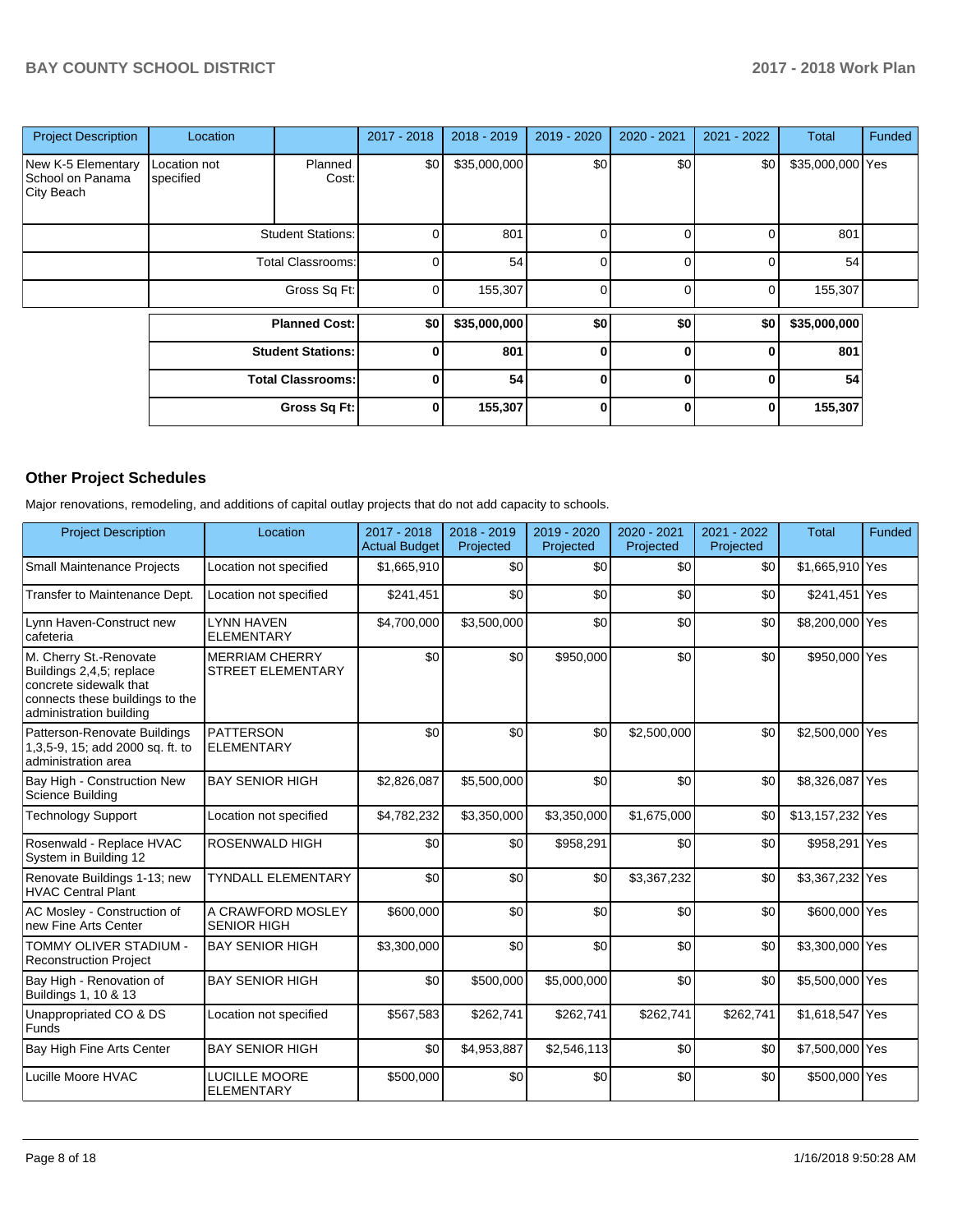| Technology - MIS                                                      | Location not specified                                | \$750,000    | \$750,000    | \$750,000    | \$750,000    | \$750,000        | \$3,750,000 Yes |  |
|-----------------------------------------------------------------------|-------------------------------------------------------|--------------|--------------|--------------|--------------|------------------|-----------------|--|
| North Bay Haven Charter PE<br>Pavilion                                | Location not specified                                | \$100,000    | \$0          | \$0          | \$0          | \$0              | \$100,000 Yes   |  |
| Mowat Parking Lot                                                     | <b>MOWAT MIDDLE</b>                                   | \$52,750     | \$0          | \$0          | \$0          | \$0              | \$52,750 Yes    |  |
| Land Banking                                                          | Location not specified                                | \$288,221    | \$0          | \$0          | \$0          | \$0 <sub>1</sub> | \$288,221 Yes   |  |
| Renovate Buildings 1-7;<br>Replace wall hung units                    | <b>OAKLAND TERRACE</b><br>ELEMENTARY                  | \$0          | \$0          | \$2,500,000  | \$0          | \$0              | \$2,500,000 Yes |  |
| Renovate Buildings 4,6,7,8,9 &<br>12; Replace wall hung HVAC<br>Units | PARKER ELEMENTARY                                     | \$0          | \$0          | \$0          | \$2,110,315  | \$0              | \$2,110,315 Yes |  |
| Renovate Buildings 6 & 8                                              | TOM P HANEY<br><b>VOCATIONAL-</b><br>TECHNICAL CENTER | \$0          | \$0          | \$0          | \$0          | \$1,335,965      | \$1,335,965 Yes |  |
| <b>Charter School PECO Funds</b>                                      | Location not specified                                | \$98,234     | \$0          | \$0          | \$0          | \$0              | \$98,234 Yes    |  |
|                                                                       |                                                       | \$20,472,468 | \$18,816,628 | \$16,317,145 | \$10,665,288 | \$2,348,706      | \$68,620,235    |  |

# **Additional Project Schedules**

Any projects that are not identified in the last approved educational plant survey.

| <b>Project Description</b>                  | Location                  | <b>Num</b> | 2017 - 2018<br>Classroom Actual Budget | $\vert$ 2018 - 2019<br>Projected | 2019 - 2020<br>Projected | 2020 - 2021<br>Projected | 2021 - 2022<br>Projected | Total | Funded  |
|---------------------------------------------|---------------------------|------------|----------------------------------------|----------------------------------|--------------------------|--------------------------|--------------------------|-------|---------|
| Project description not<br><b>Specified</b> | Location not<br>specified |            | \$0                                    | \$0 <sub>1</sub>                 | \$0                      | \$0                      | \$0                      |       | $$0$ No |
|                                             |                           |            | \$0                                    | \$0                              | \$0                      | \$0                      | \$0                      | \$0   |         |

## **Non Funded Growth Management Project Schedules**

Schedule indicating which projects, due to planned development, that CANNOT be funded from current revenues projected over the next five years.

Nothing reported for this section.

# **Tracking**

# **Capacity Tracking**

| Location         | $2017 -$<br>2018 Satis.<br>Stu. Sta. | Actual<br>$2017 -$<br><b>2018 FISH</b><br>Capacity | Actual<br>$2016 -$<br>2017<br><b>COFTE</b> | # Class<br><b>Rooms</b> | Actual<br>Average<br>$2017 -$<br><b>2018 Class</b><br><b>Size</b> | Actual<br>$2017 -$<br>2018<br><b>Utilization</b> | <b>New</b><br>Stu.<br><b>Capacity</b> | <b>New</b><br>Rooms to<br>be<br>Added/Re<br>moved | Projected<br>$2021 -$<br>2022<br><b>COFTE</b> | Projected<br>$2021 -$<br>2022<br><b>Utilization</b> | Projected<br>$2021 -$<br>2022 Class<br><b>Size</b> |
|------------------|--------------------------------------|----------------------------------------------------|--------------------------------------------|-------------------------|-------------------------------------------------------------------|--------------------------------------------------|---------------------------------------|---------------------------------------------------|-----------------------------------------------|-----------------------------------------------------|----------------------------------------------------|
| IBAY SENIOR HIGH | .647                                 | .564                                               | ,224                                       | 67                      | 18 <sup>1</sup>                                                   | 78.00 %                                          |                                       |                                                   | .227                                          | 78.00 %                                             | 18 <sup>l</sup>                                    |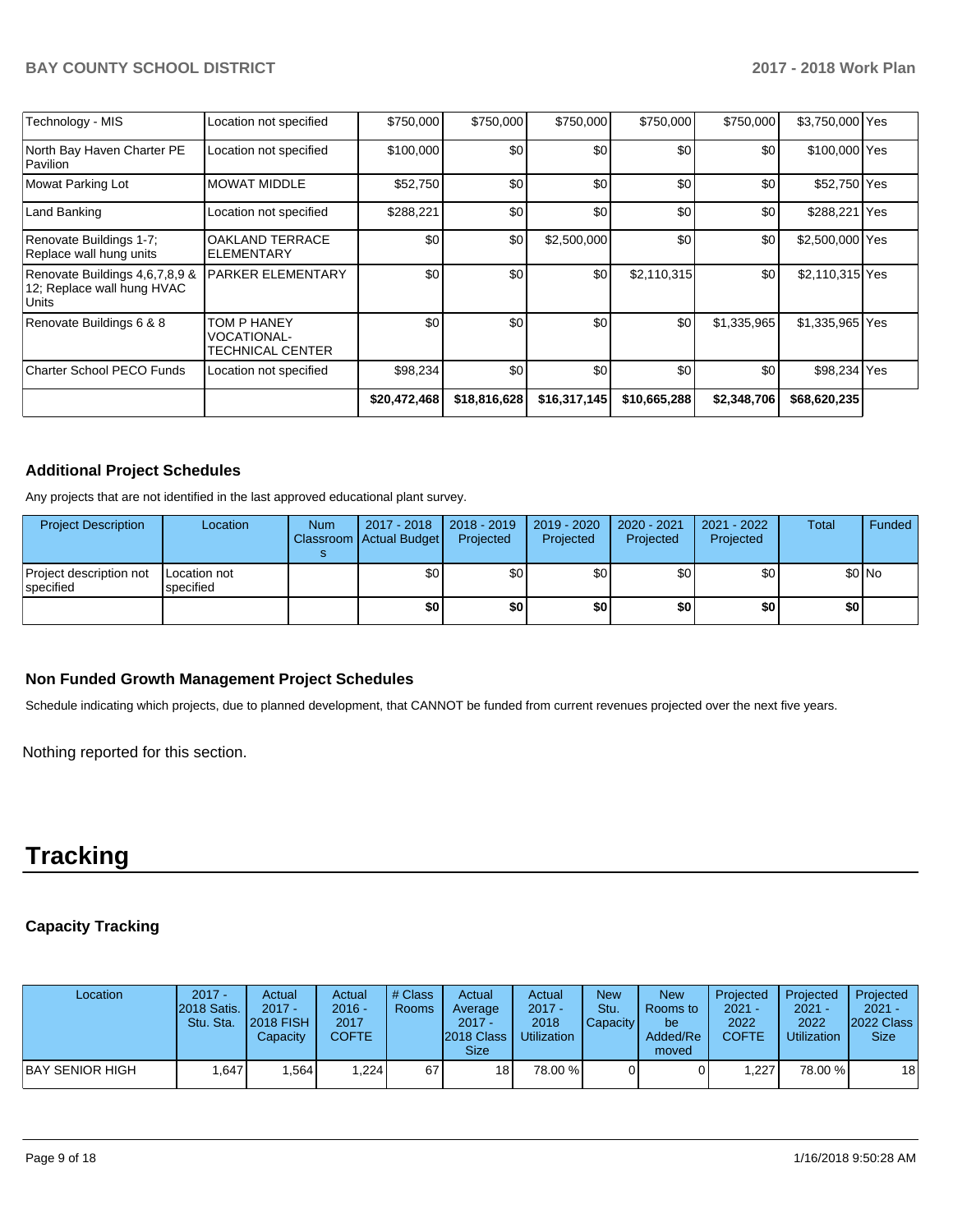| MERRITT BROWN<br>MIDDLE                               | 1,050    | 945      | 711      | 47 | 15             | 75.00 % | $\Omega$       | $\Omega$    | 736          | 78.00 %  | 16             |
|-------------------------------------------------------|----------|----------|----------|----|----------------|---------|----------------|-------------|--------------|----------|----------------|
| <b>HUTCHISON BEACH</b><br><b>ELEMENTARY</b>           | 770      | 770      | 567      | 41 | 14             | 74.00%  | $\mathbf 0$    | $\Omega$    | 570          | 74.00 %  | 14             |
| <b>CEDAR GROVE</b><br><b>ELEMENTARY</b>               | 736      | 736      | 476      | 40 | 12             | 65.00 % | 0              | $\mathbf 0$ | 478          | 65.00 %  | 12             |
| CALLAWAY<br><b>ELEMENTARY</b>                         | 766      | 766      | 486      | 41 | 12             | 63.00 % | $\Omega$       | $\mathbf 0$ | 489          | 64.00 %  | 12             |
| <b>MERRIAM CHERRY</b><br><b>STREET ELEMENTARY</b>     | 543      | 543      | 339      | 29 | 12             | 62.00%  | $\mathbf 0$    | $\Omega$    | 341          | 63.00 %  | 12             |
| <b>DEER POINT</b><br><b>ELEMENTARY SCHOOL</b>         | 867      | 867      | 743      | 47 | 16             | 86.00 % | 0              | $\mathbf 0$ | 750          | 87.00 %  | 16             |
| <b>C C WASHINGTON</b><br>ACADEMY                      | 260      | 234      | 78       | 11 | $\overline{7}$ | 33.00 % | $\Omega$       | $\mathbf 0$ | 103          | 44.00 %  | 9              |
| PATRONIS<br>ELEMENTARY                                | 839      | 839      | 800      | 45 | 18             | 95.00 % | $\mathbf 0$    | $\Omega$    | 804          | 96.00 %  | 18             |
| <b>ARNOLD SENIOR HIGH</b>                             | 1,928    | 1,831    | 1,619    | 80 | 20             | 88.00 % | $\mathbf 0$    | $\mathbf 0$ | 1,645        | 90.00 %  | 21             |
| <b>BOZEMAN LEARNING</b><br><b>CENTER</b>              | 1,663    | 1,496    | 1,203    | 72 | 17             | 80.00 % | 0              | $\mathbf 0$ | 1,260        | 84.00 %  | 18             |
| NEW HORIZONS<br>CENTER (OLD)                          | $\Omega$ | $\Omega$ | $\Omega$ | 0  | $\mathbf 0$    | 0.00%   | $\Omega$       | $\Omega$    | $\mathbf 0$  | 0.00%    | $\mathbf 0$    |
| New Horizons Learning<br>Center (New)                 | 180      | 180      | 133      | 20 | $\overline{7}$ | 74.00%  | $\mathbf 0$    | $\Omega$    | $\mathbf{0}$ | 0.00%    | $\mathbf 0$    |
| <b>BREAKFAST POINT</b><br><b>SCHOOL</b>               | 1,797    | 1,617    | 1,118    | 84 | 13             | 69.00%  | $\mathbf 0$    | $\mathbf 0$ | 1,117        | 69.00 %  | 13             |
| <b>RUTHERFORD SENIOR</b><br><b>HIGH</b>               | 1,981    | 1,881    | 1,058    | 79 | 13             | 56.00 % | $\Omega$       | $\mathbf 0$ | 1,077        | 57.00 %  | 14             |
| <b>NORTHSIDE</b><br><b>ELEMENTARY</b>                 | 793      | 793      | 657      | 42 | 16             | 83.00 % | $\mathbf 0$    | $\Omega$    | 659          | 83.00 %  | 16             |
| TOM P HANEY<br>VOCATIONAL-<br><b>TECHNICAL CENTER</b> | 709      | 850      | 13       | 40 | 0              | 2.00 %  | 0              | $\Omega$    | 0            | 0.00%    | $\mathbf 0$    |
| A CRAWFORD MOSLEY<br><b>SENIOR HIGH</b>               | 2,056    | 1,953    | 1,738    | 84 | 21             | 89.00 % | $\Omega$       | $\mathbf 0$ | 1,753        | 90.00 %  | 21             |
| <b>TYNDALL ELEMENTARY</b>                             | 968      | 968      | 740      | 52 | 14             | 76.00%  | 0              | $\Omega$    | 743          | 77.00 %  | 14             |
| <b>SMITH ELEMENTARY</b>                               | 808      | 808      | 627      | 43 | 15             | 78.00 % | 0              | $\Omega$    | 631          | 78.00 %  | 15             |
| <b>WALLER ELEMENTARY</b>                              | 605      | 605      | 451      | 32 | 14             | 75.00 % | 0              | $\Omega$    | 453          | 75.00 %  | 14             |
| <b>WEST BAY</b><br>ELEMENTARY                         | 384      | 384      | 311      | 20 | 16             | 81.00%  | 0              | $\Omega$    | 314          | 82.00 %  | 16             |
| <b>IMARGARET K LEWIS</b><br><b>SCHOOL</b>             | 163      | 0        | $\Omega$ | 17 | 0              | 0.00%   | 0              | $\mathbf 0$ | $\mathbf 0$  | 0.00%    | $\mathbf 0$    |
| PATTERSON<br><b>ELEMENTARY</b>                        | 576      | 576      | 321      | 30 | 11             | 56.00 % | $\mathbf 0$    | $\mathbf 0$ | 315          | 55.00 %  | 11             |
| ROSENWALD HIGH                                        | 686      | 548      | 186      | 29 | 6              | 34.00 % | 0              | $\mathbf 0$ | 200          | 36.00 %  | $\overline{7}$ |
| IMOWAT MIDDLE                                         | 1,253    | 1,127    | 1,037    | 54 | 19             | 92.00 % | 0              | $\Omega$    | 1,150        | 102.00 % | 21             |
| OAKLAND TERRACE<br><b>ELEMENTARY</b>                  | 390      | 390      | 334      | 21 | 16             | 86.00 % | 0              | 0           | 336          | 86.00 %  | 16             |
| <b>SURFSIDE MIDDLE</b>                                | 1,143    | 1,028    | 817      | 50 | 16             | 79.00 % | 0              | $\mathbf 0$ | 842          | 82.00 %  | 17             |
| PARKER ELEMENTARY                                     | 794      | 794      | 562      | 41 | 14             | 71.00 % | 0              | $\mathbf 0$ | 564          | 71.00 %  | 14             |
| <b>SOUTHPORT</b><br><b>ELEMENTARY</b>                 | 558      | 558      | 352      | 29 | 12             | 63.00 % | 0              | $\mathbf 0$ | 354          | 63.00 %  | 12             |
| SPRINGFIELD<br>ELEMENTARY                             | 742      | 742      | 448      | 40 | 11             | 60.00%  | $\overline{0}$ | $\mathbf 0$ | 450          | 61.00 %  | 11             |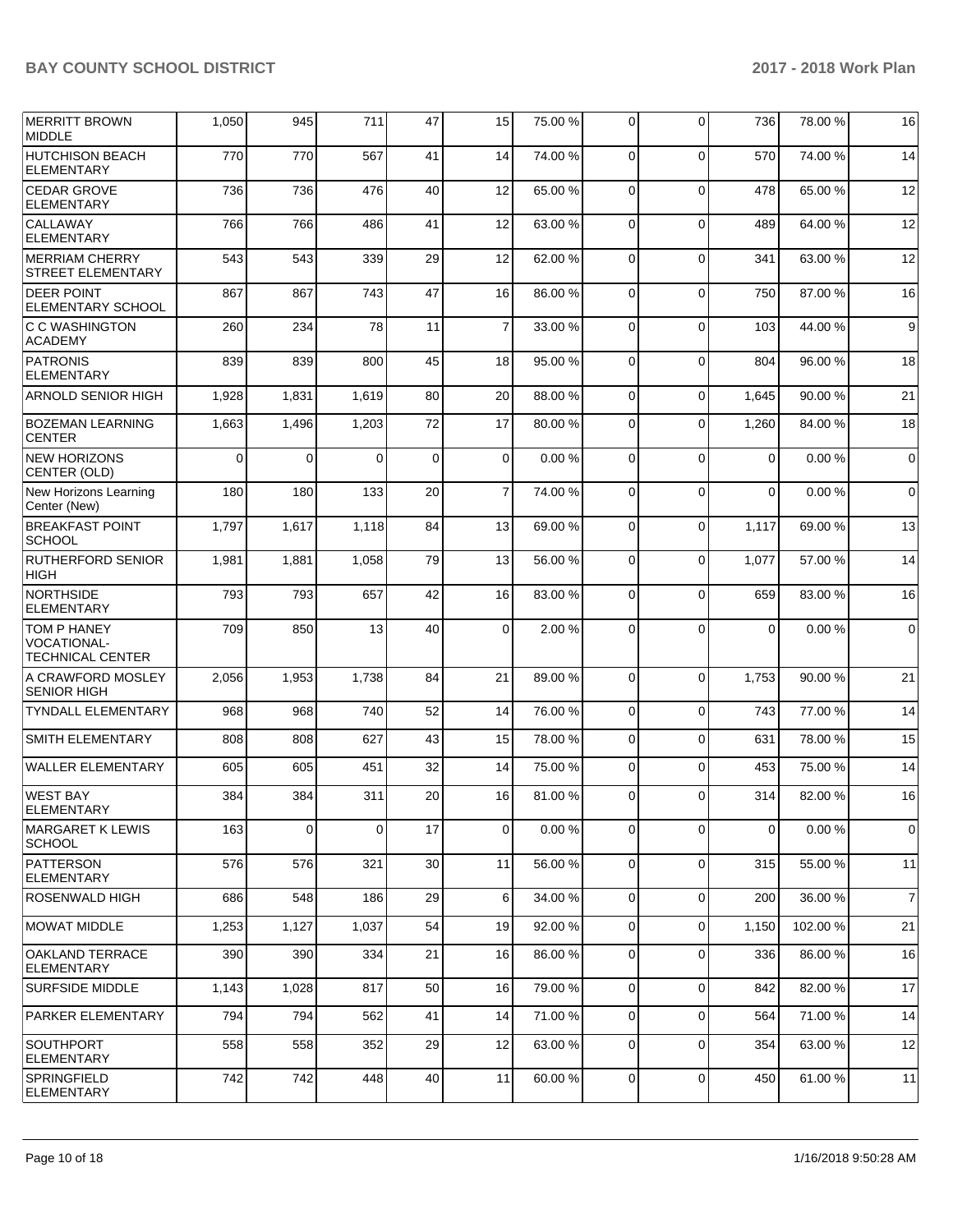|                                                   | 32,945 | 31,448 | 22,622 | 1,607 | 14              | 71.93 % | 0 | 0 | 22,919 | 72.88%  | 14 |
|---------------------------------------------------|--------|--------|--------|-------|-----------------|---------|---|---|--------|---------|----|
| <b>IMARGARET K. LEWIS</b><br>ISCHOOL IN MILLVILLE | 255    | 255    | 150    | 25    | 6               | 59.00 % |   |   | 162    | 64.00 % | 6  |
| llynn haven<br><b>IELEMENTARY</b>                 | 893    | 893    | 717    | 46    | 16              | 80.00 % |   |   | 720    | 81.00 % | 16 |
| <b>JINKS MIDDLE</b>                               | 1,091  | 981    | 558    | 47    | 12              | 57.00 % |   |   | 583    | 59.00 % | 12 |
| HILAND PARK<br><b>IELEMENTARY</b>                 | 829    | 829    | 730    | 45    | 16              | 88.00 % |   |   | 733    | 88.00 % | 16 |
| IEVERITT MIDDLE                                   | 1,250  | 1,125  | 670    | 53    | 13 <sub>1</sub> | 60.00 % |   |   | 695    | 62.00 % | 13 |
| LUCILLE MOORE<br><b>IELEMENTARY</b>               | 752    | 752    | 511    | 42    | 12              | 68.00 % |   |   | 513    | 68.00 % | 12 |
| <b>SAINT ANDREW</b><br> SCHOOL                    | 220    | 220    | 140    | 22    | 6               | 64.00%  |   |   | 152    | 69.00 % | 7  |
|                                                   |        |        |        |       |                 |         |   |   |        |         |    |

The COFTE Projected Total (22,919) for 2021 - 2022 must match the Official Forecasted COFTE Total (22,919 ) for 2021 - 2022 before this section can be completed. In the event that the COFTE Projected Total does not match the Official forecasted COFTE, then the Balanced Projected COFTE Table should be used to balance COFTE.

| Projected COFTE for 2021 - 2022 |        |
|---------------------------------|--------|
| Elementary (PK-3)               | 8,214  |
| Middle $(4-8)$                  | 8,303  |
| High (9-12)                     | 6,402  |
|                                 | 22,919 |

| <b>Grade Level Type</b> | <b>Balanced Projected</b><br>COFTE for 2021 - 2022 |
|-------------------------|----------------------------------------------------|
| Elementary (PK-3)       |                                                    |
| Middle $(4-8)$          |                                                    |
| High (9-12)             |                                                    |
|                         | 22,919                                             |

## **Relocatable Replacement**

Number of relocatable classrooms clearly identified and scheduled for replacement in the school board adopted financially feasible 5-year district work program.

| -ocation                               | $2017 - 2018$ | $2018 - 2019$ | $2019 - 2020$ | $2020 - 2021$ 2021 - 2022 | Year 5 Total |
|----------------------------------------|---------------|---------------|---------------|---------------------------|--------------|
| <b>Total Relocatable Replacements:</b> |               |               |               |                           |              |

### **Charter Schools Tracking**

Information regarding the use of charter schools.

| Location-Type                                             | # Relocatable<br>units or<br>permanent<br>classrooms | Owner       | Year Started or<br>Scheduled | <b>Student</b><br><b>Stations</b> | <b>Students</b><br>Enrolled | Years in<br>Contract | <b>Total Charter</b><br><b>Students</b><br>projected for<br>$2021 - 2022$ |
|-----------------------------------------------------------|------------------------------------------------------|-------------|------------------------------|-----------------------------------|-----------------------------|----------------------|---------------------------------------------------------------------------|
| Panama City - Bay Haven<br>Charter Academy, K-8           |                                                      | 74 PRIVATE  | 2001                         | 218. ا                            | .228                        | 15                   | 1.218                                                                     |
| Panama City - Post-secondary,<br>Chautauqua Learn & Serve |                                                      | 3 PRIVATE   | 2005                         | 100 <sub>1</sub>                  | 49                          | 15                   | 50                                                                        |
| Panama City - Palm Bay Prep<br>Academy                    |                                                      | 14 PRIVATE  | 2008                         | 350                               | 293                         |                      | 500                                                                       |
| Panama City - K-12 North Bay<br><b>Haven</b>              |                                                      | 109 PRIVATE | 2010                         | 86,1                              | .982                        | 15                   | 1,986                                                                     |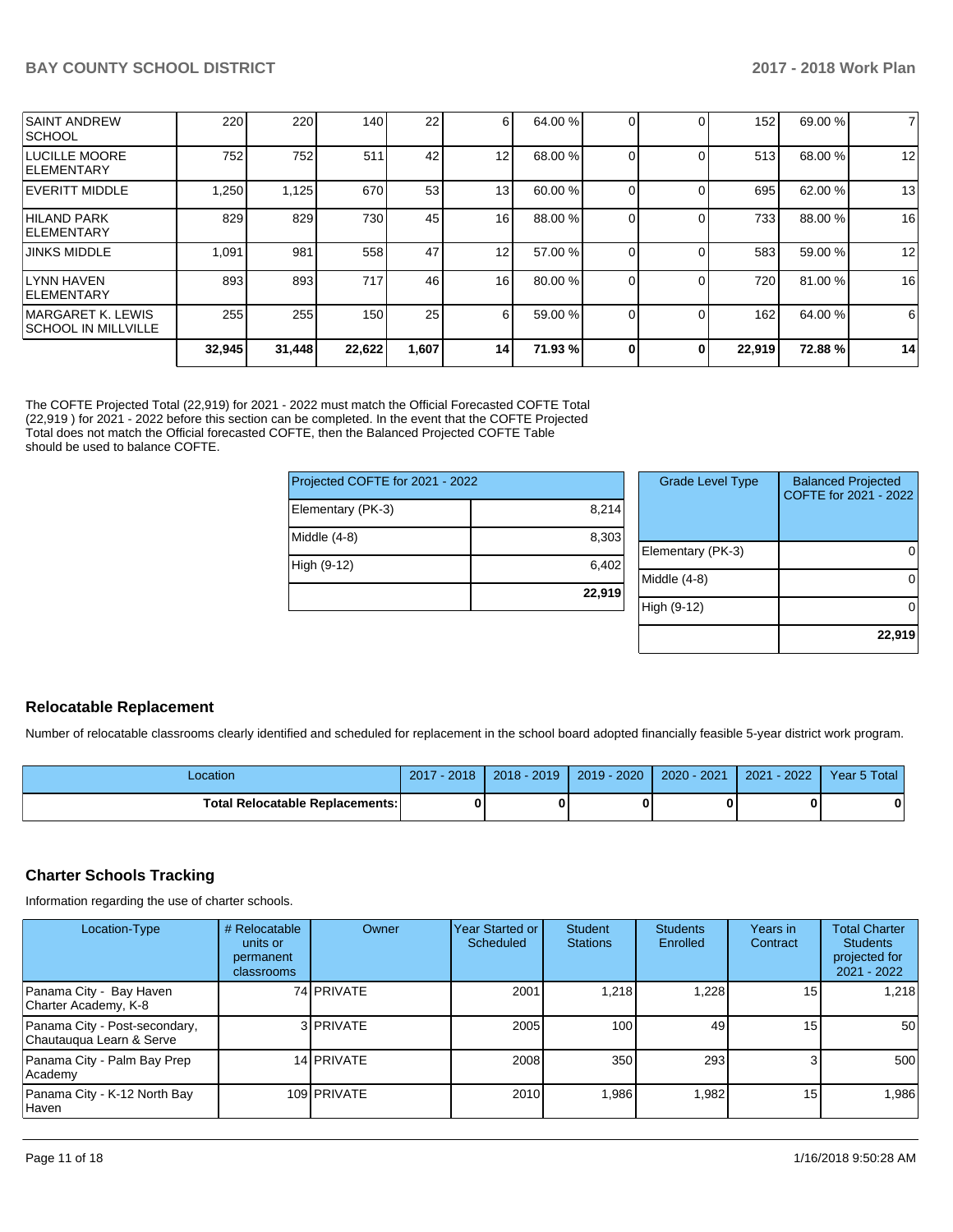| <b>University Academy</b>               |     | 37 PRIVATE       | 2012 | 772 I | 570   | 600   |
|-----------------------------------------|-----|------------------|------|-------|-------|-------|
| Panama City - Rising Leaders<br>Academy |     | 14 PRIVATE       | 2012 | 1401  | 252   | 298   |
| Central High School                     |     | 5 <b>PRIVATE</b> | 2015 | 75    | 150   | 300   |
|                                         | 256 |                  |      | 4,641 | 4,524 | 4,952 |

### **Special Purpose Classrooms Tracking**

The number of classrooms that will be used for certain special purposes in the current year, by facility and type of classroom, that the district will, 1), not use for educational purposes, and 2), the co-teaching classrooms that are not open plan classrooms and will be used for educational purposes.

| School                               | <b>School Type</b> | # of Elementary<br>K-3 Classrooms | # of Middle 4-8<br><b>Classrooms</b> | # of High $9-12$<br><b>Classrooms</b> | # of $ESE$<br><b>Classrooms</b> | # of Combo<br><b>Classrooms</b> | Total<br><b>Classrooms</b> |
|--------------------------------------|--------------------|-----------------------------------|--------------------------------------|---------------------------------------|---------------------------------|---------------------------------|----------------------------|
| <b>Total Educational Classrooms:</b> |                    |                                   |                                      |                                       |                                 |                                 | 01                         |
| School                               | <b>School Type</b> | # of Elementary<br>K-3 Classrooms | # of Middle 4-8<br><b>Classrooms</b> | # of High $9-12$<br><b>Classrooms</b> | # of $ESE$<br><b>Classrooms</b> | # of Combo<br><b>Classrooms</b> | Total<br>Classrooms        |
| <b>Total Co-Teaching Classrooms:</b> |                    |                                   |                                      |                                       |                                 |                                 | 0                          |

### **Infrastructure Tracking**

**Necessary offsite infrastructure requirements resulting from expansions or new schools. This section should include infrastructure information related to capacity project schedules and other project schedules (Section 4).** 

A road for site access and all utilities will have to be installed for the new school.

**Proposed location of planned facilities, whether those locations are consistent with the comprehensive plans of all affected local governments, and recommendations for infrastructure and other improvements to land adjacent to existing facilities. Provisions of 1013.33(12), (13) and (14) and 1013.36** must be addressed for new facilities planned within the 1st three years of the plan (Section 5).

The proposed location for the new elementary school is the east end of Panama City Beach, north of Back Beach Road, and west of Wildwood Road.

**Consistent with Comp Plan?** Yes

### **Net New Classrooms**

The number of classrooms, by grade level and type of construction, that were added during the last fiscal year.

| List the net new classrooms added in the 2016 - 2017 fiscal year.                                                                                       | List the net new classrooms to be added in the 2017 - 2018 fiscal<br>year. |                                   |                                       |                        |                                                                        |                                   |                                |                        |
|---------------------------------------------------------------------------------------------------------------------------------------------------------|----------------------------------------------------------------------------|-----------------------------------|---------------------------------------|------------------------|------------------------------------------------------------------------|-----------------------------------|--------------------------------|------------------------|
| "Classrooms" is defined as capacity carrying classrooms that are added to increase<br>capacity to enable the district to meet the Class Size Amendment. |                                                                            |                                   |                                       |                        | Totals for fiscal year 2017 - 2018 should match totals in Section 15A. |                                   |                                |                        |
| Location                                                                                                                                                | $2016 - 2017$ #<br>Permanent                                               | $2016 - 2017$ #<br><b>Modular</b> | $2016 - 2017$ #<br><b>Relocatable</b> | $2016 - 2017$<br>Total | $2017 - 2018$ #<br>Permanent                                           | $2017 - 2018$ #<br><b>Modular</b> | $2017 - 2018$ #<br>Relocatable | $2017 - 2018$<br>Total |
| Elementary (PK-3)                                                                                                                                       |                                                                            |                                   |                                       |                        |                                                                        |                                   |                                |                        |
| Middle (4-8)                                                                                                                                            |                                                                            |                                   |                                       |                        |                                                                        |                                   |                                | 0                      |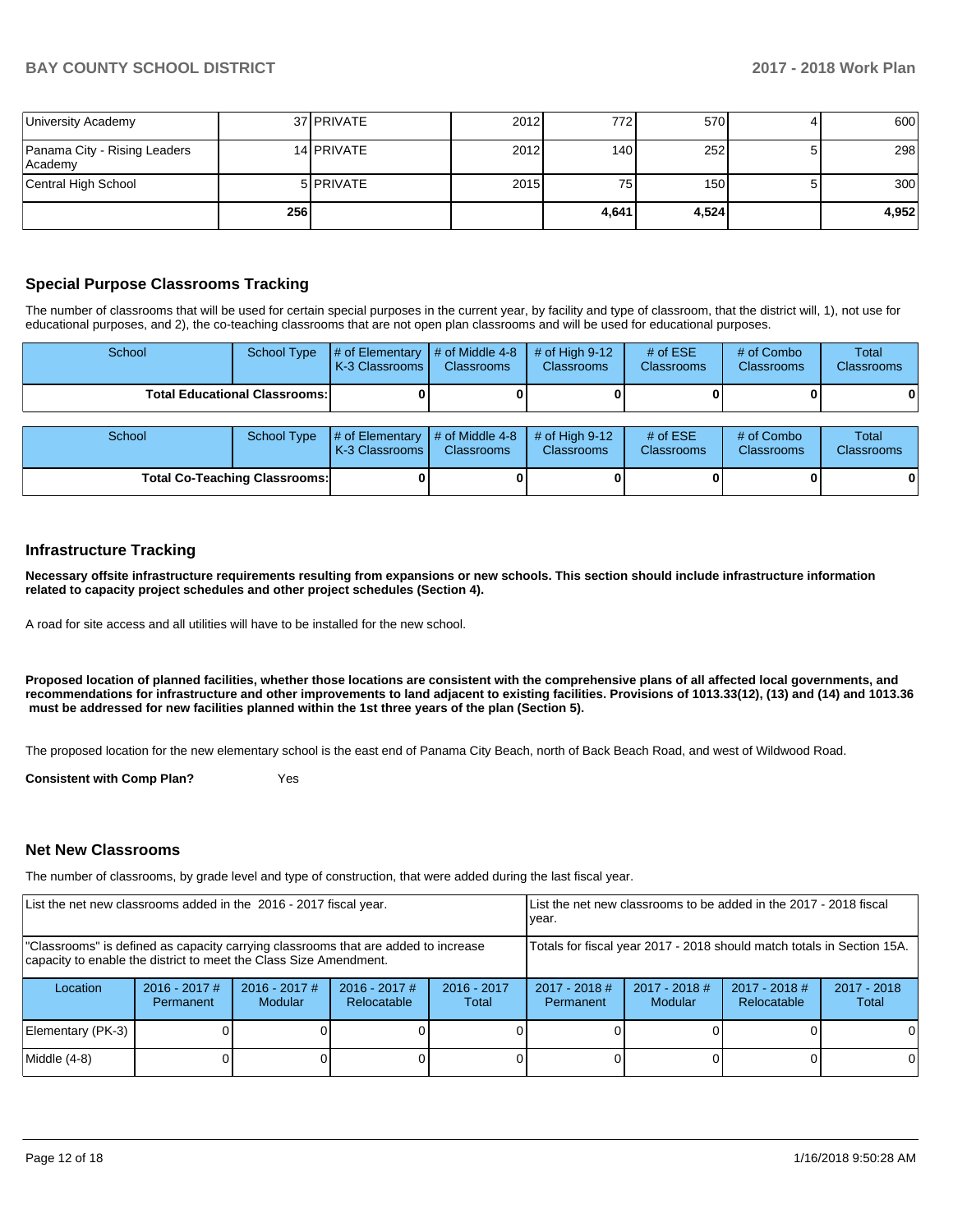| High (9-1<br>$\overline{A}$ |  |  |  |  |
|-----------------------------|--|--|--|--|
|                             |  |  |  |  |

# **Relocatable Student Stations**

Number of students that will be educated in relocatable units, by school, in the current year, and the projected number of students for each of the years in the workplan.

| <b>Site</b>                             | 2017 - 2018 | 2018 - 2019 | 2019 - 2020 | 2020 - 2021 | 2021 - 2022    | 5 Year Average      |
|-----------------------------------------|-------------|-------------|-------------|-------------|----------------|---------------------|
| MARGARET K. LEWIS SCHOOL IN MILLVILLE   | 0           | 0           | 0           | 0           | 0              | $\overline{0}$      |
| OAKLAND TERRACE ELEMENTARY              | 0           | 0           | $\Omega$    | 0           | 0              | $\mathbf 0$         |
| <b>SURFSIDE MIDDLE</b>                  | 0           | 0           | $\mathbf 0$ | 0           | 0              | $\overline{0}$      |
| <b>PARKER ELEMENTARY</b>                | 36          | 0           | $\mathbf 0$ | $\Omega$    | 0              | $\overline{7}$      |
| SOUTHPORT ELEMENTARY                    | 0           | 0           | $\mathbf 0$ | 0           | 0              | $\overline{0}$      |
| SPRINGFIELD ELEMENTARY                  | 0           | 0           | $\Omega$    | $\Omega$    | 0              | $\mathbf 0$         |
| <b>PATRONIS ELEMENTARY</b>              | 0           | 0           | $\mathbf 0$ | 0           | 0              | $\mathsf{O}\xspace$ |
| ARNOLD SENIOR HIGH                      | 0           | 0           | $\mathbf 0$ | 0           | 0              | $\mathbf 0$         |
| <b>BOZEMAN LEARNING CENTER</b>          | 0           | 0           | $\mathbf 0$ | 0           | $\pmb{0}$      | $\overline{0}$      |
| NEW HORIZONS CENTER (OLD)               | 0           | 0           | $\mathbf 0$ | $\Omega$    | 0              | $\mathsf{O}\xspace$ |
| MERRIAM CHERRY STREET ELEMENTARY        | 0           | 0           | $\mathbf 0$ | 0           | $\pmb{0}$      | $\mathsf{O}\xspace$ |
| LUCILLE MOORE ELEMENTARY                | 72          | 66          | $\mathbf 0$ | $\Omega$    | 0              | 28                  |
| EVERITT MIDDLE                          | 0           | $\mathbf 0$ | $\mathbf 0$ | 0           | $\mathbf 0$    | $\overline{0}$      |
| HILAND PARK ELEMENTARY                  | 0           | 0           | $\mathbf 0$ | 0           | 0              | $\mathbf 0$         |
| <b>JINKS MIDDLE</b>                     | 0           | 0           | $\mathbf 0$ | 0           | 0              | $\overline{0}$      |
| LYNN HAVEN ELEMENTARY                   | 36          | 0           | $\mathbf 0$ | $\Omega$    | 0              | $\overline{7}$      |
| <b>BAY SENIOR HIGH</b>                  | 0           | 0           | $\mathbf 0$ | 0           | $\pmb{0}$      | $\overline{0}$      |
| MERRITT BROWN MIDDLE                    | 0           | 0           | $\mathbf 0$ | $\Omega$    | 0              | $\pmb{0}$           |
| HUTCHISON BEACH ELEMENTARY              | 0           | 0           | $\mathbf 0$ | 0           | 0              | $\overline{0}$      |
| CEDAR GROVE ELEMENTARY                  | 0           | 0           | $\mathbf 0$ | $\Omega$    | 0              | $\mathsf{O}\xspace$ |
| CALLAWAY ELEMENTARY                     | 0           | 0           | $\mathbf 0$ | 0           | $\pmb{0}$      | $\overline{0}$      |
| A CRAWFORD MOSLEY SENIOR HIGH           | 0           | 0           | $\Omega$    | $\Omega$    | 0              | $\mathsf{O}\xspace$ |
| <b>TYNDALL ELEMENTARY</b>               | 0           | 0           | $\Omega$    | $\Omega$    | $\pmb{0}$      | $\overline{0}$      |
| SMITH ELEMENTARY                        | 0           | 0           | 0           | 0           | 0              | $\overline{0}$      |
| <b>ROSENWALD HIGH</b>                   | 0           | 0           | $\mathbf 0$ | 0           | 0              | $\overline{0}$      |
| MOWAT MIDDLE                            | 0           | 0           | $\mathbf 0$ | 0           | $\mathbf 0$    | $\overline{0}$      |
| <b>RUTHERFORD SENIOR HIGH</b>           | 0           | 0           | $\mathbf 0$ | 0           | 0              | $\overline{0}$      |
| NORTHSIDE ELEMENTARY                    | 44          | 0           | $\mathbf 0$ | $\mathbf 0$ | $\mathbf 0$    | 9                   |
| TOM P HANEY VOCATIONAL-TECHNICAL CENTER | 0           | 0           | $\mathbf 0$ | 0           | $\overline{0}$ | $\overline{0}$      |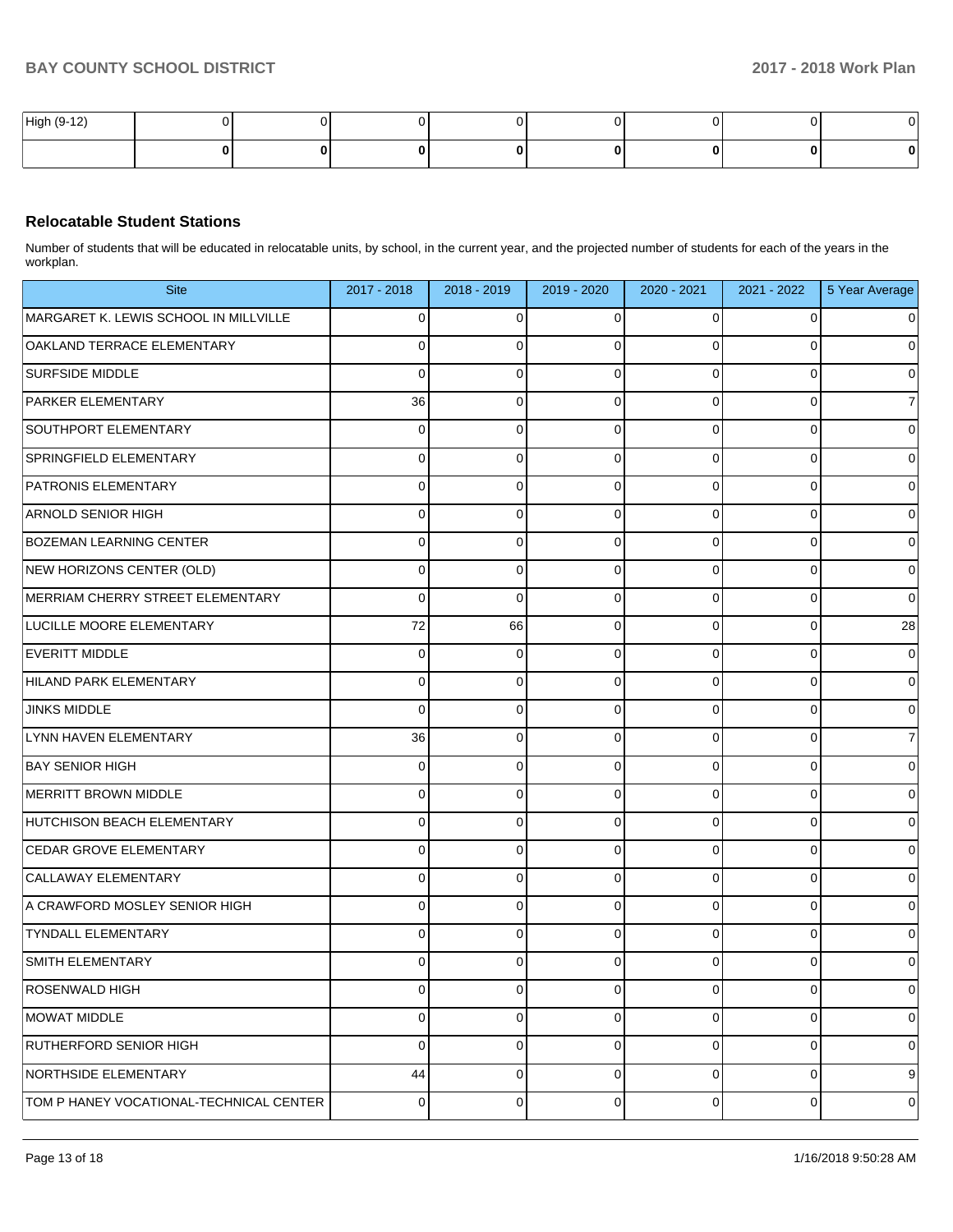| SAINT ANDREW SCHOOL                   |  |  |  | 01       |
|---------------------------------------|--|--|--|----------|
| <b>WALLER ELEMENTARY</b>              |  |  |  | 0        |
| <b>IWEST BAY ELEMENTARY</b>           |  |  |  | 01       |
| MARGARET K LEWIS SCHOOL               |  |  |  | 0        |
| <b>PATTERSON ELEMENTARY</b>           |  |  |  | 0        |
| New Horizons Learning Center (New)    |  |  |  | 0        |
| <b>IBREAKFAST POINT SCHOOL</b>        |  |  |  | $\Omega$ |
| <b>DEER POINT ELEMENTARY SCHOOL</b>   |  |  |  | $\Omega$ |
| C C WASHINGTON ACADEMY                |  |  |  | $\Omega$ |
| Totale for RAV COUNTY SCHOOL DISTRICT |  |  |  |          |

| Totals for BAY COUNTY SCHOOL DISTRICT             |        |        |        |        |        |        |
|---------------------------------------------------|--------|--------|--------|--------|--------|--------|
| Total students in relocatables by year.           | 188    | 66     |        |        | 01     | 51     |
| Total number of COFTE students projected by year. | 22,602 | 22.625 | 22.635 | 22,731 | 22.919 | 22.702 |
| Percent in relocatables by year.                  | %      | 0%     | 0%     | 0%     | 0 % I  | $0\%$  |

# **Leased Facilities Tracking**

Exising leased facilities and plans for the acquisition of leased facilities, including the number of classrooms and student stations, as reported in the educational plant survey, that are planned in that location at the end of the five year workplan.

| Location                              | # of Leased<br>Classrooms 2017 -<br>2018 | <b>FISH Student</b><br><b>Stations</b> | Owner | # of Leased<br>Classrooms 2021 -<br>2022 | <b>FISH Student</b><br><b>Stations</b> |
|---------------------------------------|------------------------------------------|----------------------------------------|-------|------------------------------------------|----------------------------------------|
| New Horizons Learning Center (New)    | 0                                        |                                        |       | C                                        |                                        |
| BREAKFAST POINT SCHOOL                | 0                                        | C                                      |       | C                                        | 0                                      |
| <b>ARNOLD SENIOR HIGH</b>             | 0                                        | C                                      |       | C                                        | 0                                      |
| BOZEMAN LEARNING CENTER               | 0                                        | 0                                      |       | 0                                        | 0                                      |
| <b>TYNDALL ELEMENTARY</b>             | 0                                        | O                                      |       | ∩                                        | 0                                      |
| <b>PATTERSON ELEMENTARY</b>           | $\Omega$                                 | O                                      |       | 0                                        | 0                                      |
| OAKLAND TERRACE ELEMENTARY            | $\Omega$                                 | $\Omega$                               |       | $\Omega$                                 | 0                                      |
| SOUTHPORT ELEMENTARY                  | $\Omega$                                 | ∩                                      |       | 0                                        | 0                                      |
| <b>EVERITT MIDDLE</b>                 | $\Omega$                                 |                                        |       | 0                                        | 0                                      |
| MARGARET K. LEWIS SCHOOL IN MILLVILLE | $\Omega$                                 |                                        |       | C                                        | 0                                      |
| <b>DEER POINT ELEMENTARY SCHOOL</b>   | $\Omega$                                 |                                        |       | 0                                        | 0                                      |
| <b>C C WASHINGTON ACADEMY</b>         | $\Omega$                                 | ∩                                      |       | ∩                                        | 0                                      |
| HILAND PARK ELEMENTARY                | $\Omega$                                 | 0                                      |       | 0                                        | 0                                      |
| <b>SURFSIDE MIDDLE</b>                | $\Omega$                                 | 0                                      |       | 0                                        | 0                                      |
| <b>PARKER ELEMENTARY</b>              | 0                                        | $\Omega$                               |       | $\Omega$                                 | $\Omega$                               |
| SPRINGFIELD ELEMENTARY                | 0                                        | 0                                      |       | 0                                        | 0                                      |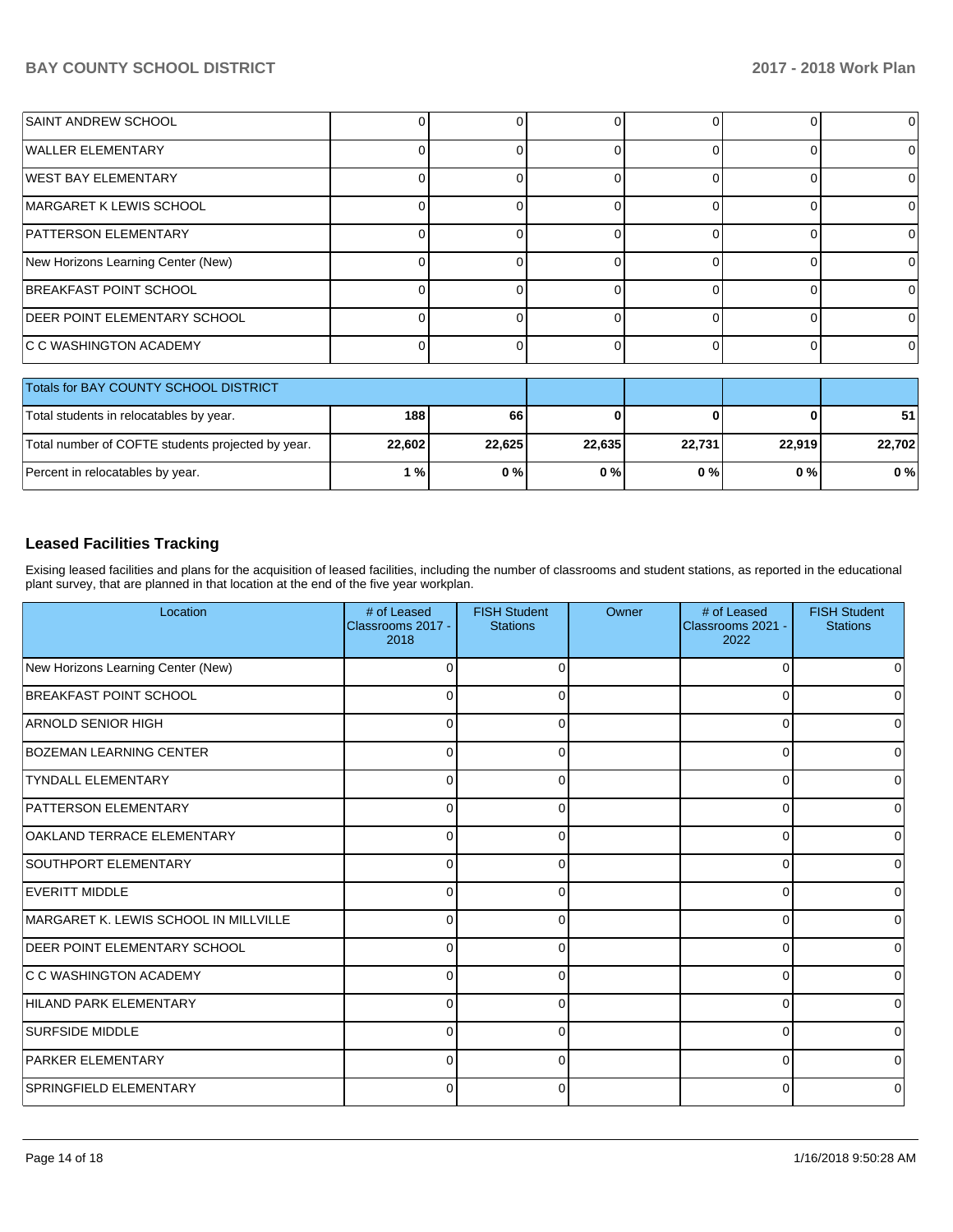| NEW HORIZONS CENTER (OLD)               | $\Omega$       | $\Omega$     |                                              |          |                |
|-----------------------------------------|----------------|--------------|----------------------------------------------|----------|----------------|
|                                         |                |              |                                              | 0        | 0              |
| LUCILLE MOORE ELEMENTARY                | $\Omega$       |              | 0 William Scotsman                           | 0        | 0              |
| <b>JINKS MIDDLE</b>                     | $\overline{0}$ | $\Omega$     |                                              | 0        | $\Omega$       |
| LYNN HAVEN ELEMENTARY                   | $\Omega$       |              | 0 1-Mobile Modular;<br>2-William<br>Scotsman | $\Omega$ | <sup>0</sup>   |
| <b>BAY SENIOR HIGH</b>                  | $\Omega$       | $\Omega$     |                                              | $\Omega$ | 0              |
| MERRITT BROWN MIDDLE                    | $\Omega$       | $\Omega$     |                                              | $\Omega$ | $\Omega$       |
| HUTCHISON BEACH ELEMENTARY              | $\overline{0}$ | <sup>0</sup> |                                              | 0        | 0              |
| <b>CEDAR GROVE ELEMENTARY</b>           | $\Omega$       | $\Omega$     |                                              | $\Omega$ | $\Omega$       |
| CALLAWAY ELEMENTARY                     | $\Omega$       | $\Omega$     |                                              | $\Omega$ | $\Omega$       |
| A CRAWFORD MOSLEY SENIOR HIGH           | $\Omega$       | $\Omega$     |                                              | $\Omega$ | $\Omega$       |
| <b>SMITH ELEMENTARY</b>                 | $\Omega$       | $\Omega$     |                                              | 0        | 0              |
| <b>ROSENWALD HIGH</b>                   | $\Omega$       | $\Omega$     |                                              | $\Omega$ | $\Omega$       |
| <b>MOWAT MIDDLE</b>                     | $\overline{0}$ | $\Omega$     |                                              | $\Omega$ | $\overline{0}$ |
| <b>RUTHERFORD SENIOR HIGH</b>           | $\Omega$       | $\Omega$     |                                              | C        | $\Omega$       |
| NORTHSIDE ELEMENTARY                    | $\overline{0}$ | $\Omega$     |                                              | $\Omega$ | $\overline{0}$ |
| TOM P HANEY VOCATIONAL-TECHNICAL CENTER | $\Omega$       | $\Omega$     |                                              | $\Omega$ | $\overline{0}$ |
| SAINT ANDREW SCHOOL                     | $\Omega$       | $\Omega$     |                                              | $\Omega$ | $\overline{0}$ |
| <b>WALLER ELEMENTARY</b>                | $\Omega$       | $\Omega$     |                                              | 0        | 0              |
| <b>WEST BAY ELEMENTARY</b>              | $\Omega$       | $\Omega$     |                                              | $\Omega$ | $\Omega$       |
| MARGARET K LEWIS SCHOOL                 | $\Omega$       | $\Omega$     |                                              | $\Omega$ | $\Omega$       |
| MERRIAM CHERRY STREET ELEMENTARY        | $\Omega$       | $\Omega$     |                                              | 0        | $\Omega$       |
|                                         | 0              | <sup>0</sup> |                                              | ŋ        | 0              |

# **Failed Standard Relocatable Tracking**

Relocatable units currently reported by school, from FISH, and the number of relocatable units identified as 'Failed Standards'.

Nothing reported for this section.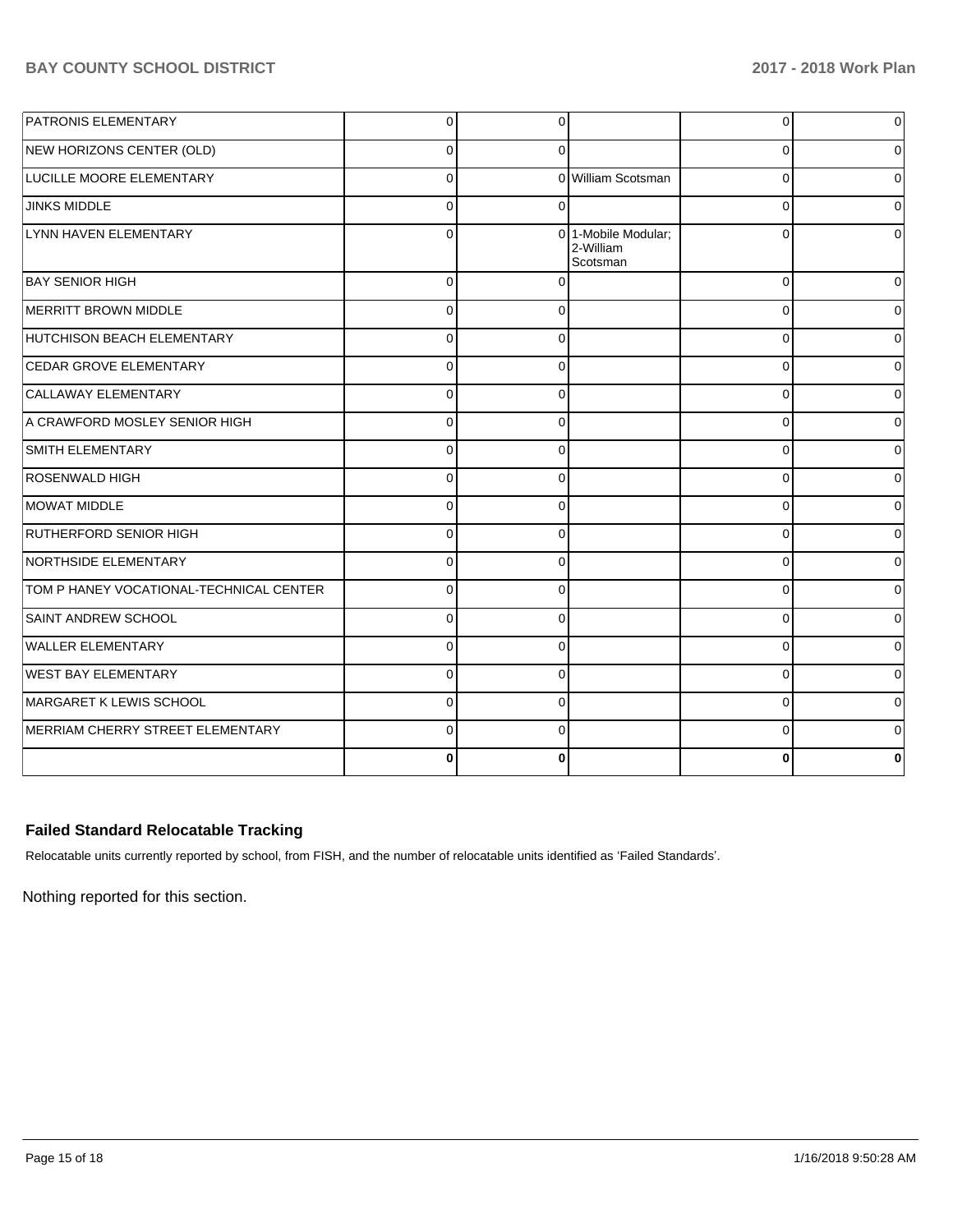# **Planning**

### **Class Size Reduction Planning**

**Plans approved by the school board that reduce the need for permanent student stations such as acceptable school capacity levels, redistricting, busing, year-round schools, charter schools, magnet schools, public-private partnerships, multitrack scheduling, grade level organization, block scheduling, or other alternatives.**

The district will continue to evaluate the need for possible rezoning.

#### **School Closure Planning**

**Plans for the closure of any school, including plans for disposition of the facility or usage of facility space, and anticipated revenues.** 

The Bay District School Board currently has no plans for school closures in the next five years.

# **Long Range Planning**

#### **Ten-Year Maintenance**

District projects and locations regarding the projected need for major renovation, repair, and maintenance projects within the district in years 6-10 beyond the projects plans detailed in the five years covered by the work plan.

Nothing reported for this section.

### **Ten-Year Capacity**

Schedule of capital outlay projects projected to ensure the availability of satisfactory student stations for the projected student enrollment in K-12 programs for the future 5 years beyond the 5-year district facilities work program.

Nothing reported for this section.

### **Ten-Year Planned Utilization**

Schedule of planned capital outlay projects identifying the standard grade groupings, capacities, and planned utilization rates of future educational facilities of the district for both permanent and relocatable facilities.

| Grade Level Projections         | <b>FISH</b><br><b>Student</b><br><b>Stations</b> | Actual 2016 -<br><b>2017 FISH</b><br>Capacity | Actual<br>$2016 -$<br>2017<br>COFTE | Utilization | Actual 2016 - 2017   Actual 2017 - 2018 / 2026 - 2027 new   Projected 2026 -   Projected 2026 -<br>Student Capacity to be added/removed   2027 COFTE | 2027 Utilization |
|---------------------------------|--------------------------------------------------|-----------------------------------------------|-------------------------------------|-------------|------------------------------------------------------------------------------------------------------------------------------------------------------|------------------|
| Elementary - District<br>Totals | 13.613                                           | 13.613                                        | 10.168.65                           | 74.70 %     |                                                                                                                                                      | 0.00%            |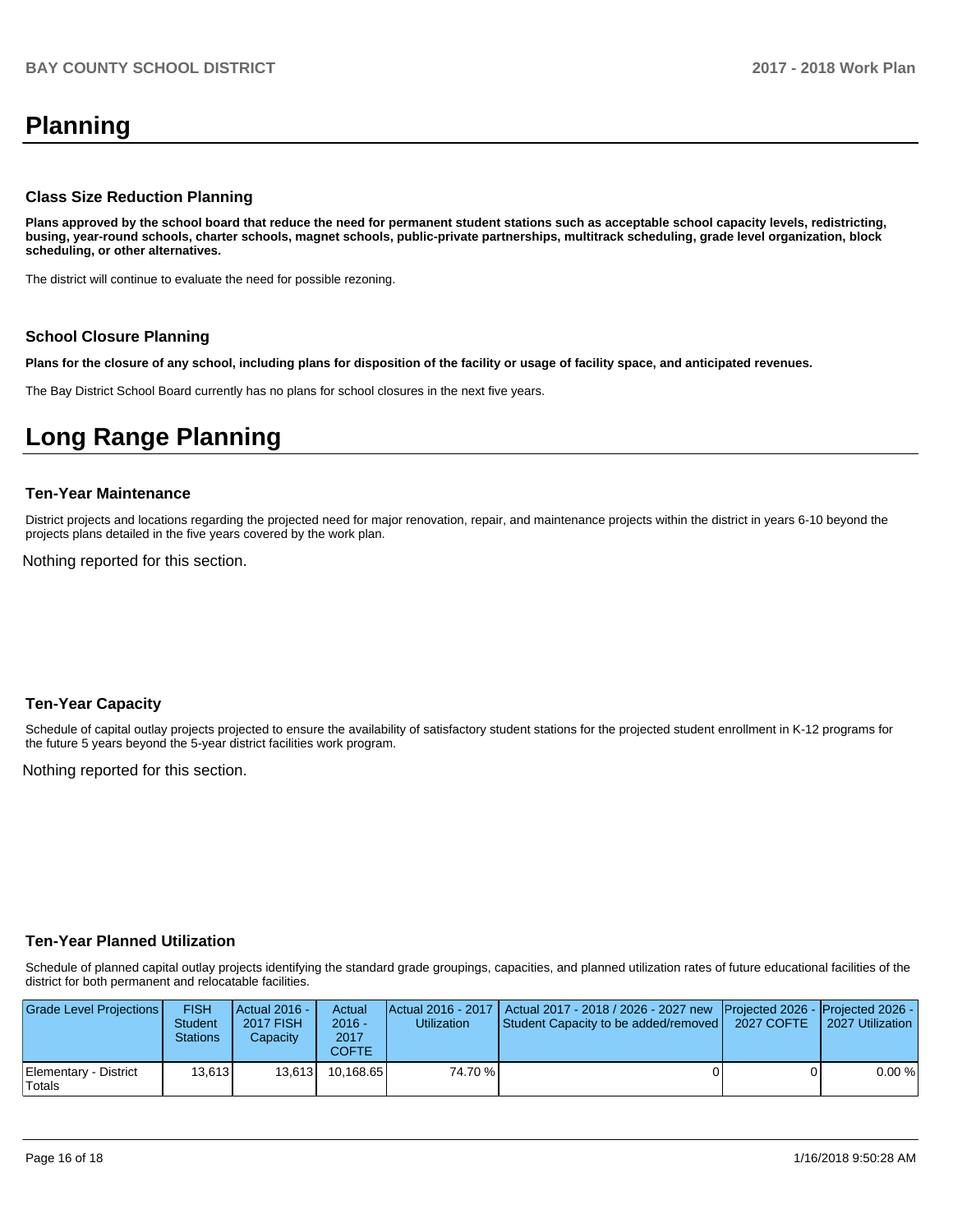|                          | 33.459 | 31,448 | 22,621.73 | 71.93 % |  | 0.00% |
|--------------------------|--------|--------|-----------|---------|--|-------|
| Other - ESE, etc         | 2.041  | .505   | 435.65    | 28.97 % |  | 0.00% |
| High - District Totals   | 8.298  | 7.777  | 5.824.77  | 74.90 % |  | 0.00% |
| Middle - District Totals | 9.507  | 8,553  | 6,192.66  | 72.41 % |  | 0.00% |

**Combination schools are included with the middle schools for student stations, capacity, COFTE and utilization purposes because these facilities all have a 90% utilization factor. Use this space to explain or define the grade groupings for combination schools.** 

No comments to report.

### **Ten-Year Infrastructure Planning**

**Proposed Location of Planned New, Remodeled, or New Additions to Facilities in 06 thru 10 out years (Section 28).**

Nothing reported for this section.

Plans for closure of any school, including plans for disposition of the facility or usage of facility space, and anticipated revenues in the 06 thru 10 out **years (Section 29).**

Nothing reported for this section.

### **Twenty-Year Maintenance**

District projects and locations regarding the projected need for major renovation, repair, and maintenance projects within the district in years 11-20 beyond the projects plans detailed in the five years covered by the work plan.

Nothing reported for this section.

### **Twenty-Year Capacity**

Schedule of capital outlay projects projected to ensure the availability of satisfactory student stations for the projected student enrollment in K-12 programs for the future 11-20 years beyond the 5-year district facilities work program.

Nothing reported for this section.

### **Twenty-Year Planned Utilization**